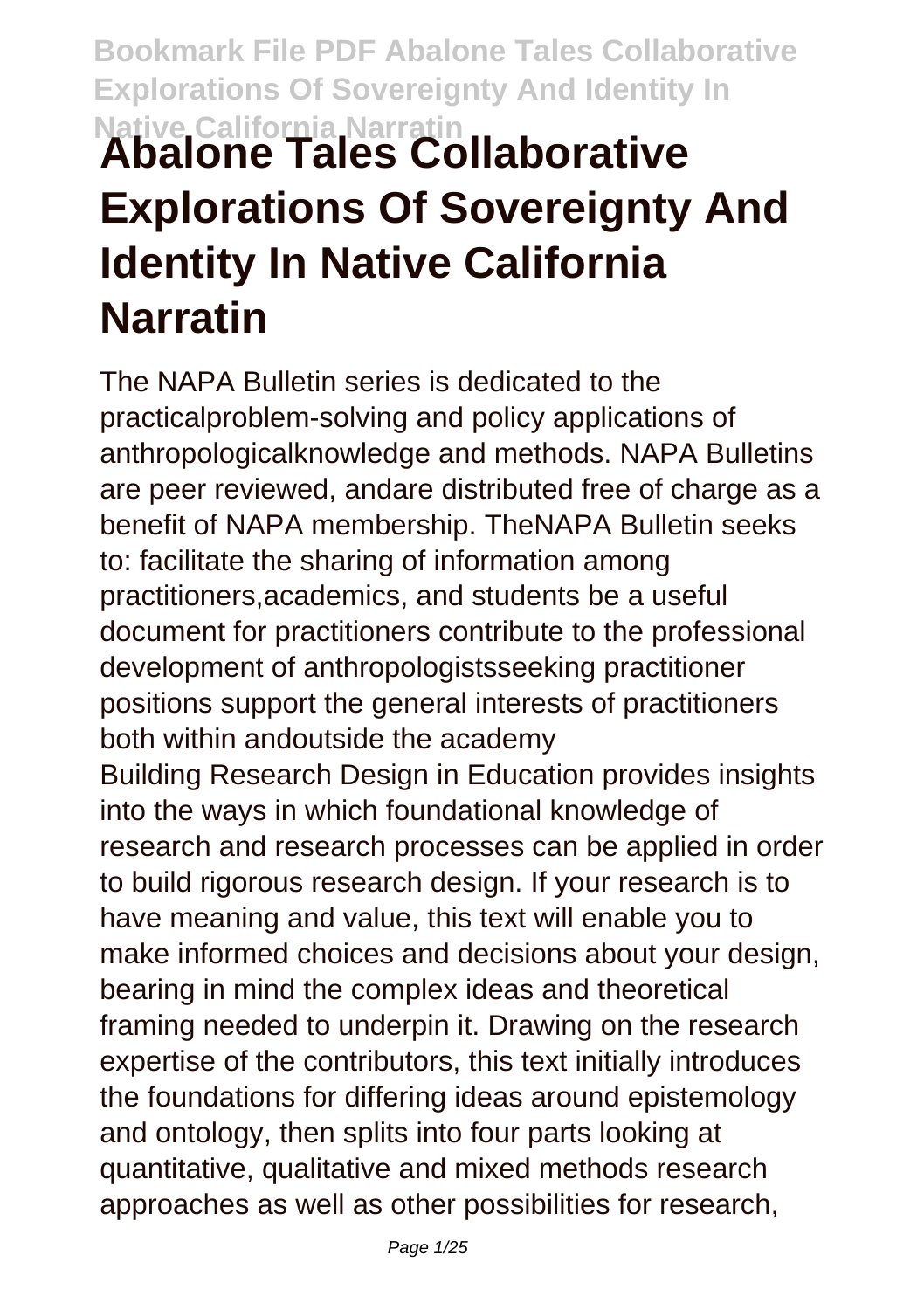**Native California Narratin** including newer or emerging forms of research. Throughout, good research design is shown as taking many shapes with its premise always being rooted in a clear understanding of what is known and what is knowable according to the researcher's world view, in harmony with epistemological and ontological roots. Chapters include learning activities, case examples of international research, essential reading, as well as further advanced reading suggestions, and online resources with additional exemplars and activities. This book is for the advanced student who already has an insight into the basics of research and is wanting to ensure a robust approach to research construction and reflection.

For Native peoples of California, the abalone found along the state's coast have remarkably complex significance as food, spirit, narrative symbol, tradable commodity, and material with which to make adornment and sacred regalia. The large mollusks also represent contemporary struggles surrounding cultural identity and political sovereignty. Abalone Tales, a collaborative ethnography, presents different perspectives on the multifaceted material and symbolic relationships between abalone and the Ohlone, Pomo, Karuk, Hupa, and Wiyot peoples of California. The research agenda, analyses, and writing strategies were determined through collaborative relationships between the anthropologist Les W. Field and Native individuals and communities. Several of these individuals contributed written texts or oral stories for inclusion in the book. Tales about abalone and their historical and contemporary meanings are related by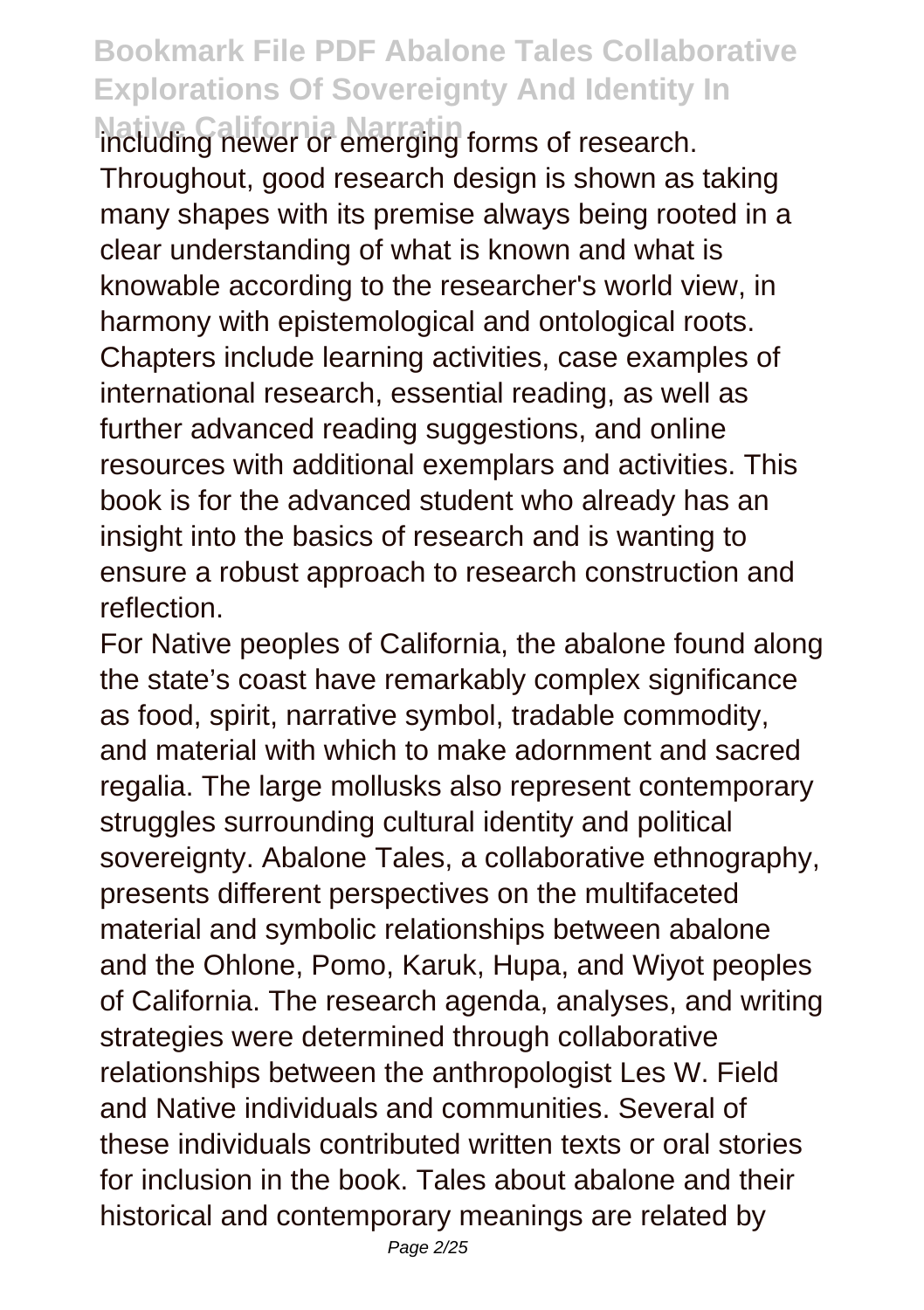**Native California Narratin** Field and his coauthors, who include the chair and other members of the Muwekma Ohlone Tribe; a Point Arena Pomo elder; the chair of the Wiyot tribe and her sister; several Hupa Indians; and a Karuk scholar, artist, and performer. Reflecting the divergent perspectives of various Native groups and people, the stories and analyses belie any presumption of a single, unified indigenous understanding of abalone. At the same time, they shed light on abalone's role in cultural revitalization, struggles over territory, tribal appeals for federal recognition, and connections among California's Native groups. While California's abalone are in danger of extinction, their symbolic power appears to surpass even the environmental crises affecting the state's vulnerable coastline.

"Defying the Odds examines the history of theTule River Tribe,a constituency of 1,500 members descended from the Southern Valley Yokuts Indians of California's Great Central Valley. This innovative book presents the firstever study of a California tribe's political survival and transformation under American rule - from California statehood through the current Indian gaming era. The Tule River Tribe's struggle for sovereignty withstood challenges from political and legal institutions. Tribal members both reasserted and recast their traditions to preserve unity while competing for resources on their commonly owned reservation land base. The authors bring their remarkably rich knowledge of the Tribe's families and of federal Indian law to show how traditional leadership reemerged in the 1930s, under the Indian New Deal, through direct descendants of former chiefs.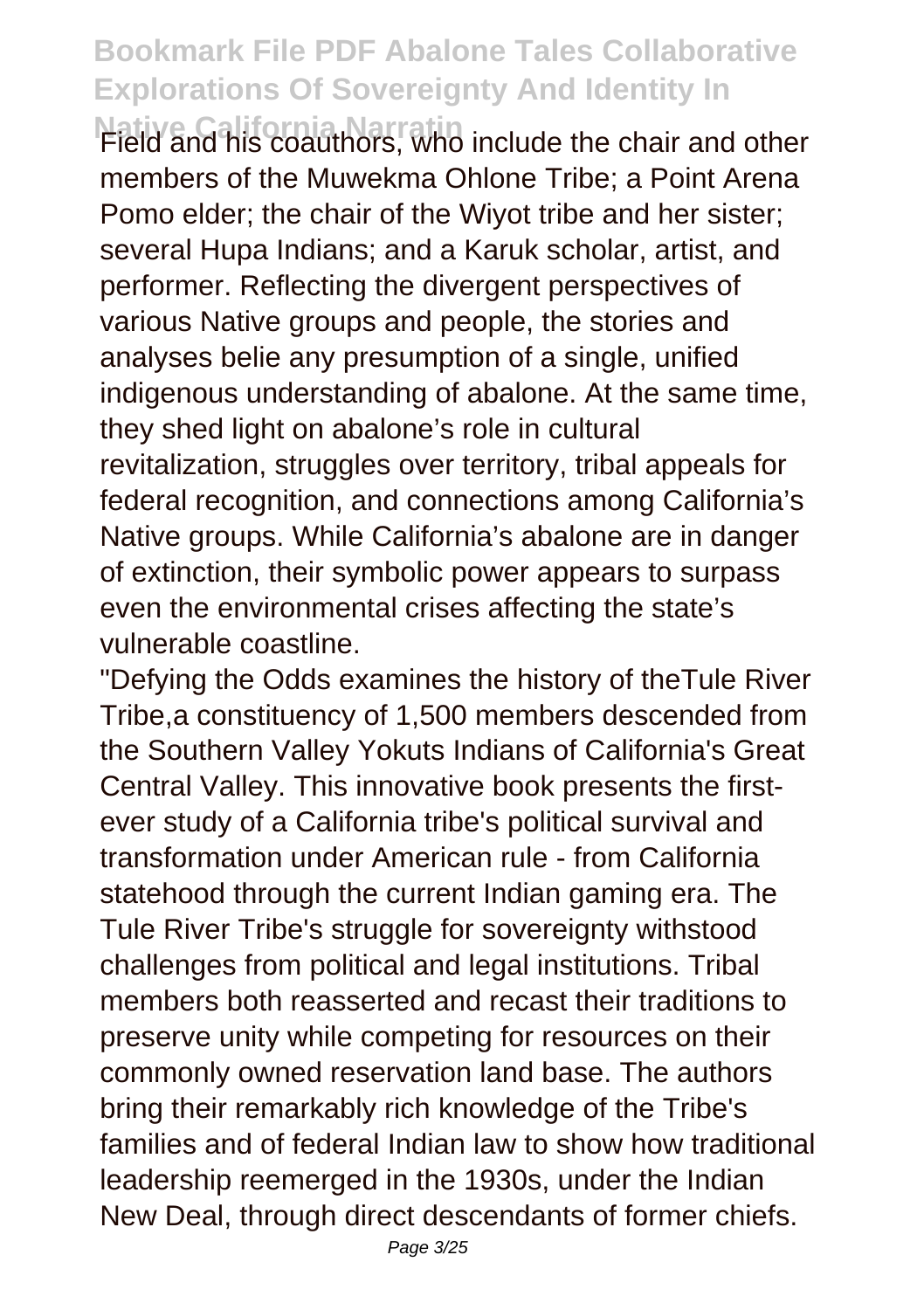**Native California Narratin** Vibrant portraits of men and women of the Tule River Tribe create a compelling narrative history, highlighting twentieth-century victories in land claims, government-togovernment battles over Indian gaming, and use of Yokuts' traditional consensus - based negotiations over water rights with the Tribe's downstream neighbors. On every page of this groundbreaking book, the Tule River Tribe remains in frame as the protagonist of this exemplary story of indigenous struggle and triumph." --Book Jacket.

In two volumes, the SAGE Handbook of Social Anthropology provides the definitive overview of contemporary research in the discipline. It explains the what, where, and how of current and anticipated work in Social Anthropology. With 80 authors, contributing more than 60 chapters, this is the most comprehensive and upto-date statement of research in Social Anthropology available and the essential point of departure for future projects. The Handbook is divided into four sections: -Part I: Interfaces examines Social Anthropology's disciplinary connections, from Art and Literature to Politics and Economics, from Linguistics to Biomedicine, from History to Media Studies. -Part II: Places examines place, region, culture, and history, from regional, area studies to a globalized world -Part III: Methods examines issues of method; from archives to war zones, from development projects to art objects, and from ethics to comparison -Part IV: Futures anticipates anthropologies to come: in the Brain Sciences; in post-Development; in the Body and Health; and in new Technologies and Materialities Edited by the leading figures in social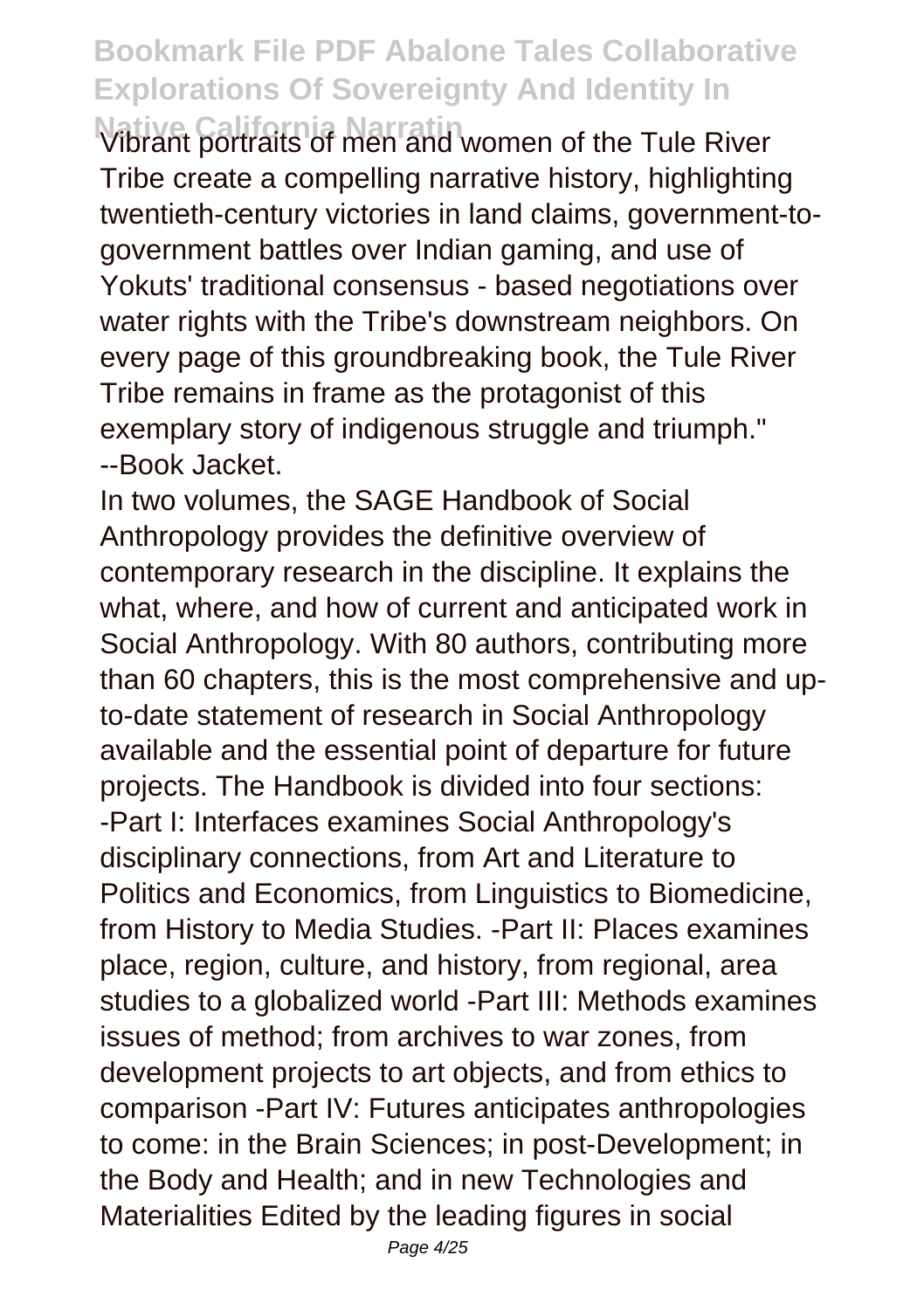**Native California Narratin** anthropology, the Handbook includes a substantive introduction by Richard Fardon, a think piece by Jean and John Comaroff, and a concluding last word on futures by Marilyn Strathern. The authors - each at the leading edge of the discipline - contribute in-depth chapters on both the foundational ideas and the latest research. Comprehensive and detailed, this magisterial Handbook overviews the last 25 years of the social anthropological imagination. It will speak to scholars in Social Anthropology and its many related disciplines. Based on a Wenner-Gren international workshop, held at the Royal Ontario Museum, this book addresses the complexity of human-mineral engagements through ethnographic case studies and anthropological reflections on different people and the minerals they deem 'precious.'

Free Access in January 2019 There has been an increasing interest in the emerging subfield within linguistics and anthropology often referred to as community-based research (Himmelmann 1998, Rice 2010, Crippen and Robinson 2013, among others). This volume brings together perspectives from academics, community members, and those that find themselves in both academia and the community. The volume begins with a working definition of the notions of communitybased research as a practice and illustrates how such notions shifted, without abandoning the outlined tenets within the working definition, as the chapters developed to include notions of community-based research as a tool and ideology as well as an orientation. Each of the 17 chapters represents a case-study with the first five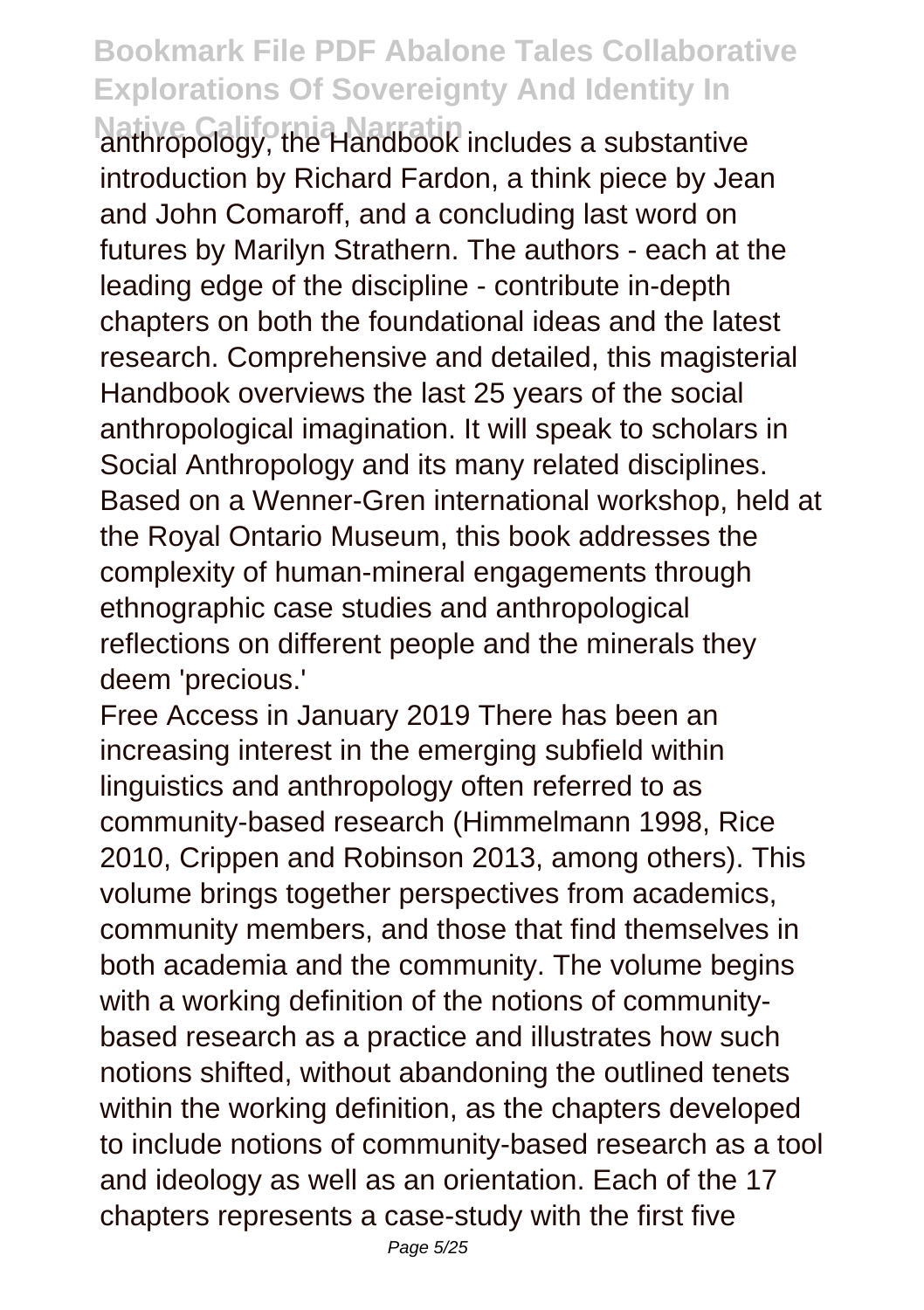**Native California Narratin** including discussions of broader issues and theoretical perspectives while exploring community-based research as an emerging subfield within linguistics. The casestudies comprise work from the Americas, Australia, India, Europe, and Africa. The goal of the volume is to build on the emerging literature and practices in the field to arrive at a better understanding of how communitybased research is theorized and practiced in a variety of environments, communities, and cultures.

The Banff–Bow Valley in western Alberta is the heart of spiritual and economic life for the Nakoda peoples. While they were displaced from the region by the reserve system and the creation of Canada's first national park, in the twentieth century the Nakoda reasserted their presence in the valley through involvement in regional tourism economies and the Banff Indian Days sporting festivals. Drawing on extensive oral testimony from the Nakoda, supplemented by detailed analysis of archival and visual records, Spirits of the Rockies is a sophisticated account of the situation that these Indigenous communities encountered when they were denied access to the Banff National Park. Courtney W. Mason examines the power relations and racial discourses that dominated the eastern slopes of the Canadian Rocky Mountains and shows how the Nakoda strategically used the Banff Indian Days festivals to gain access to sacred lands and respond to colonial policies designed to repress their cultures.

This is a book that challenges contemporary images of 'place'. Too often we are told about 'deprived neighbourhoods' but rarely do the people who live in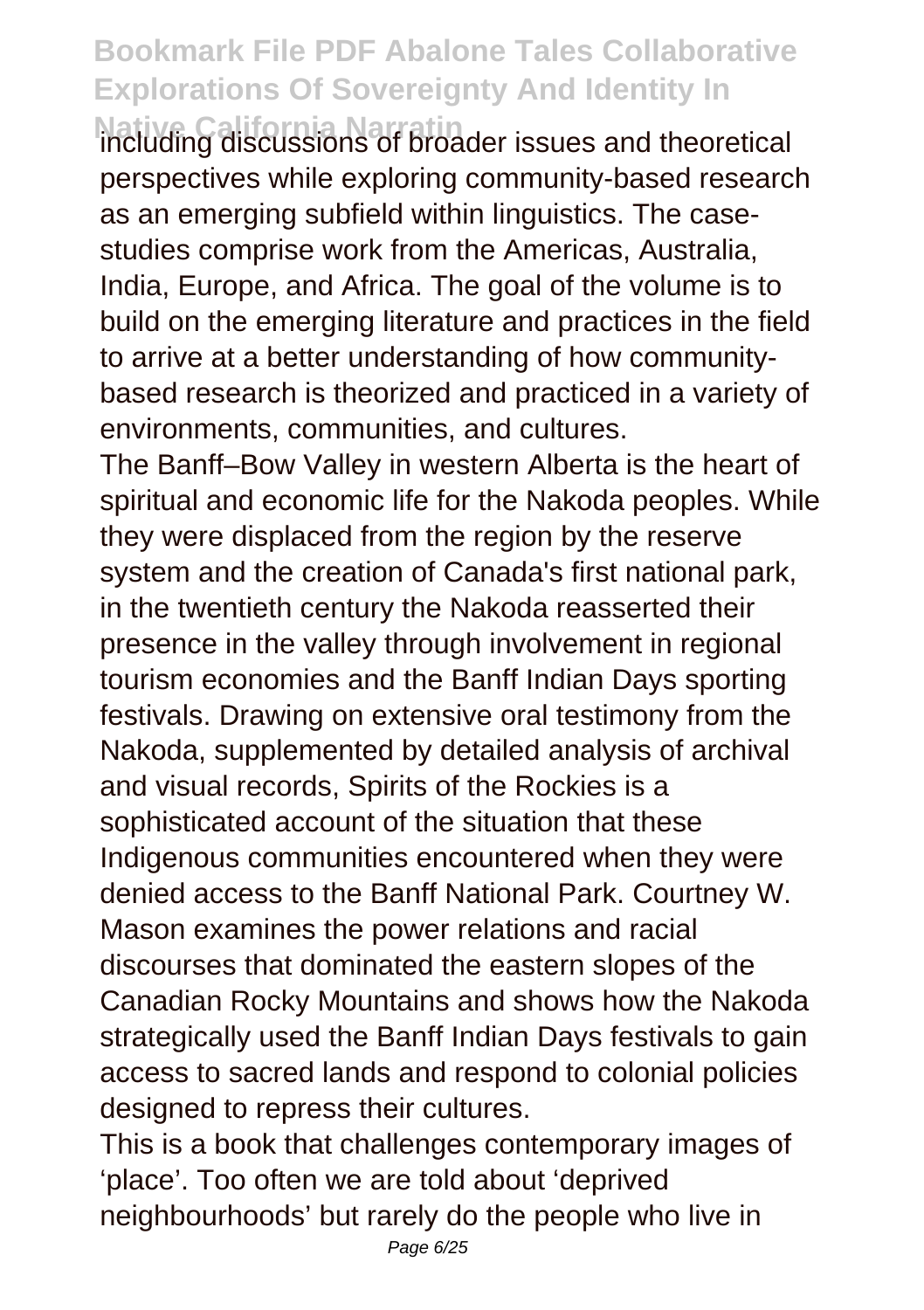**Native California Narratin** those communities get to shape the agenda and describe, from their perspective, what is important to them. In this unique book the process of re-imagining comes to the fore in a fresh and contemporary look at one UK town, Rotherham. Using history, artistic practice, writing, poetry, autobiography and collaborative ethnography, this book literally and figuratively reimagines a place. It is a manifesto for alternative visions of community, located in histories and cultural reference points that often remain unheard within the mainstream media. As such, the book presents a 'how to' for researchers interested in community collaborative research and accessing alternative ways of knowing and voices in marginalised communities.

This incisive ethnographic analysis of indigenous language documentation, maintenance, and revitalization focuses on linguistic heritage issues on the Native American reservation at Fort Apache and explores the broader social, political and religious influences on changing language practices in indigenous communities. Offers a focused ethnographic analysis of an indigenous community that also explores global issues of language endangerment and maintenance and their sociohistorical contexts Addresses the complexities and conflicts in language documentation and revitalization programs, and how they articulate with localized discourse genres, education practices, religious beliefs, and politics Examines differing evaluations of language loss, and maintenance, Page 7/25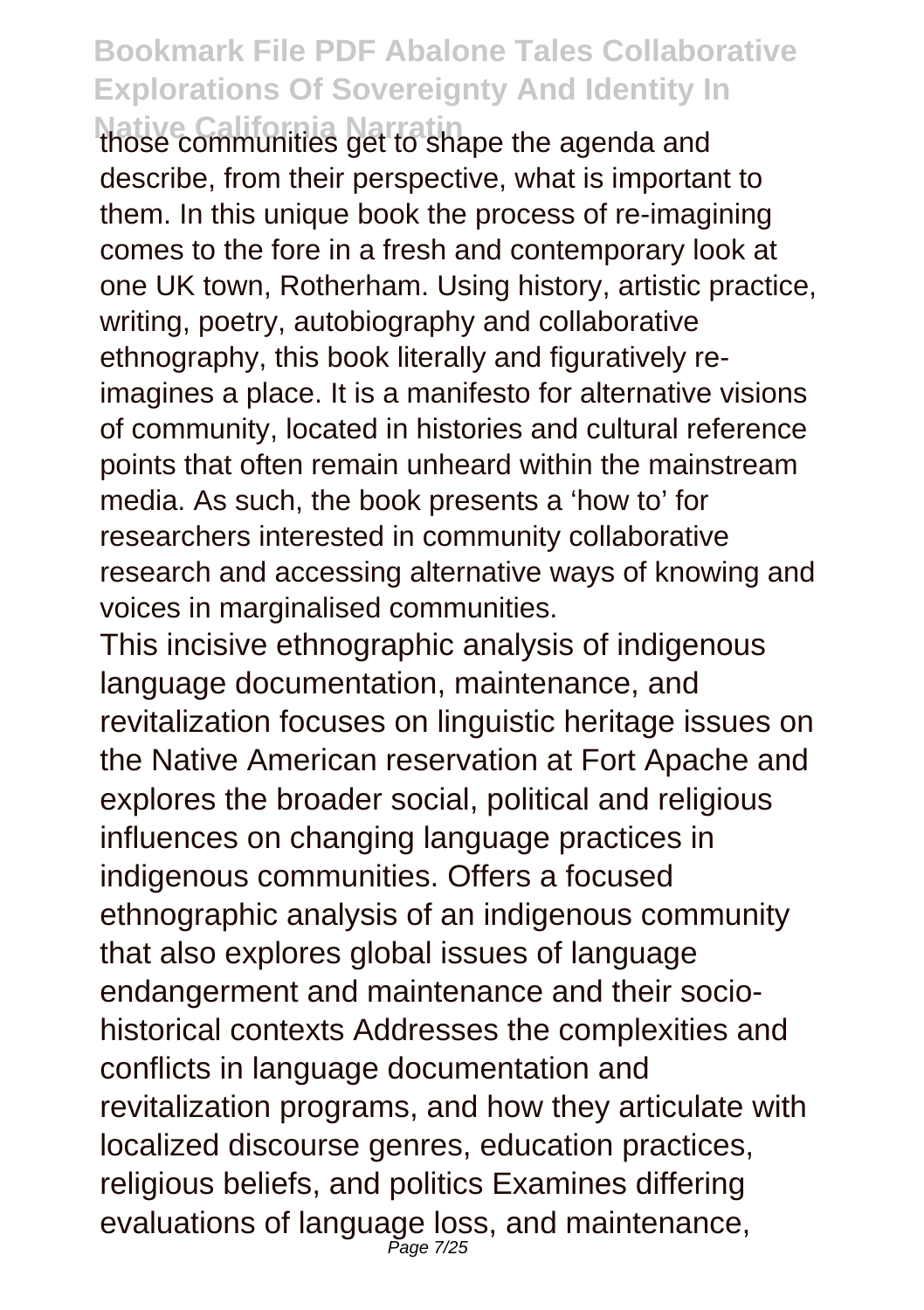**Native California Narratin** among members of affected communities, and their creative responses to challenges posed by encompassing socio-cultural regimes, including university accredited language experts Provides an ethnographic analysis of speech in indigenous communities that moves beyond narrowly conceived language documentation to consider changing linguistic and social identities

We live in an era marked by an accelerating rate of species death, but since the early days of the discipline, anthropology has contemplated the death of languages, cultural groups, and ways of life. The essays in this collection examine processes of--and our understanding of--extinction across various domains. The contributors argue that extinction events can be catalysts for new cultural, social, environmental, and technological developments--that extinction processes can, paradoxically, be productive as well as destructive. The essays consider a number of widely publicized cases: island species in the Galápagos and Madagascar; the death of Native American languages; ethnic minorities under pressure to assimilate in China; cloning as a form of species regeneration; and the tiny hominid Homo floresiensis fossils ("hobbits") recently identified in Indonesia. The Anthropology of Extinction offers compelling explorations of issues of widespread concern.

Saints and Citizens is a bold new excavation of the Page 8/25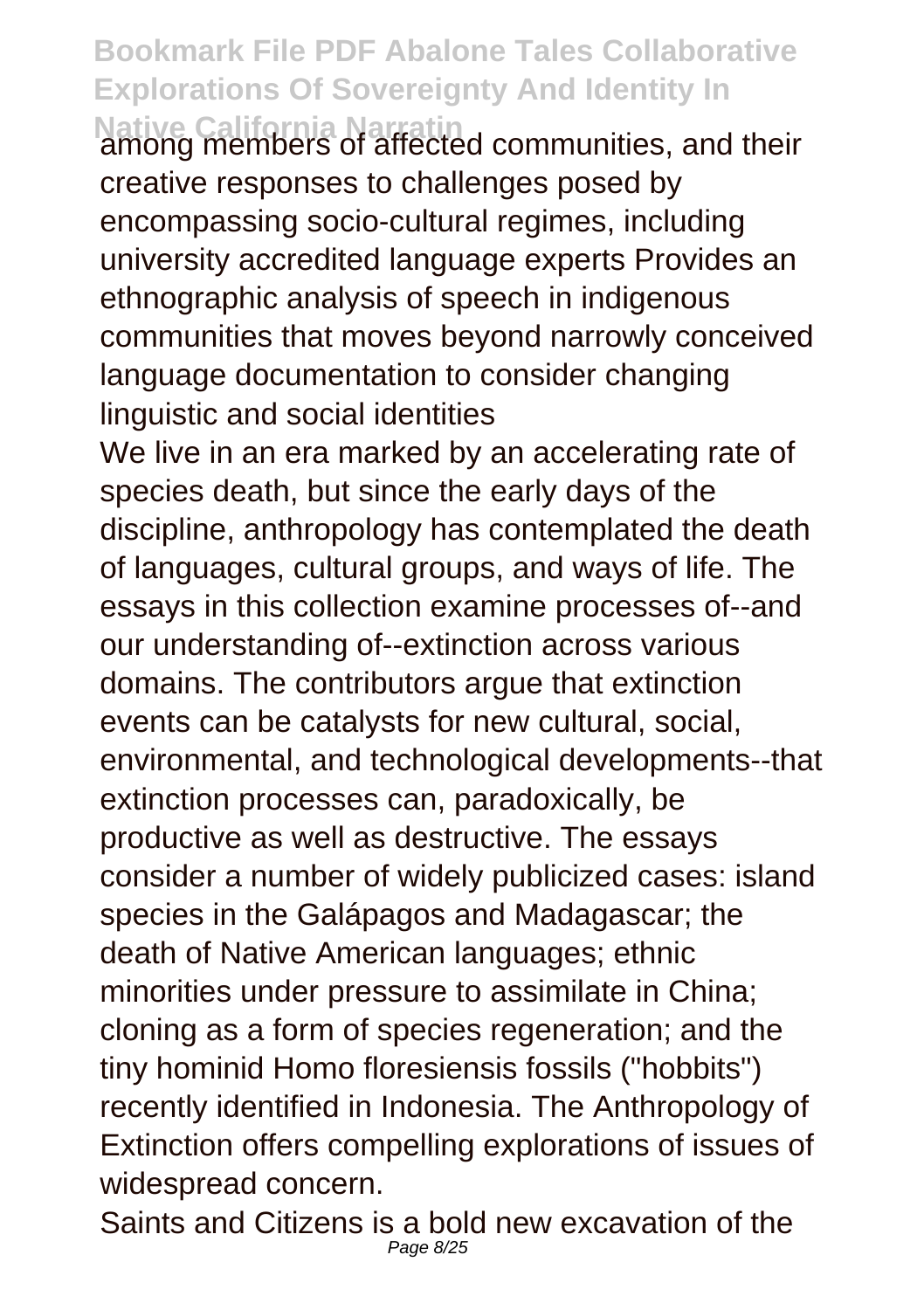**Native California Narratin** history of Indigenous people in California in the late eighteenth and nineteenth centuries, showing how the missions became sites of their authority, memory, and identity. Shining a forensic eye on colonial encounters in Chumash, Luiseño, and Yokuts territories, Lisbeth Haas depicts how native painters incorporated their cultural iconography in mission painting and how leaders harnessed new knowledge for control in other ways. Through her portrayal of highly varied societies, she explores the politics of Indigenous citizenship in the independent Mexican nation through events such as the Chumash War of 1824, native emancipation after 1826, and the political pursuit of Indigenous rights and land through 1848.

This book is first to historicise and theorise the significance of the early twentieth-century little art colony as a uniquely modern social formation within a global network of modernist activity and production.

"Sport and Recreation in Canadian History is a comprehensive textbook which provides an examination of events, documents, and pivotal moments that contributed to the development of sport in Canada. Content ranges from indigenous recreation, and the integration of British culture. It moves to the emergence of organized sport and national sport organizations, and their impact on how sport is viewed across the country. Amateur and Page 9/25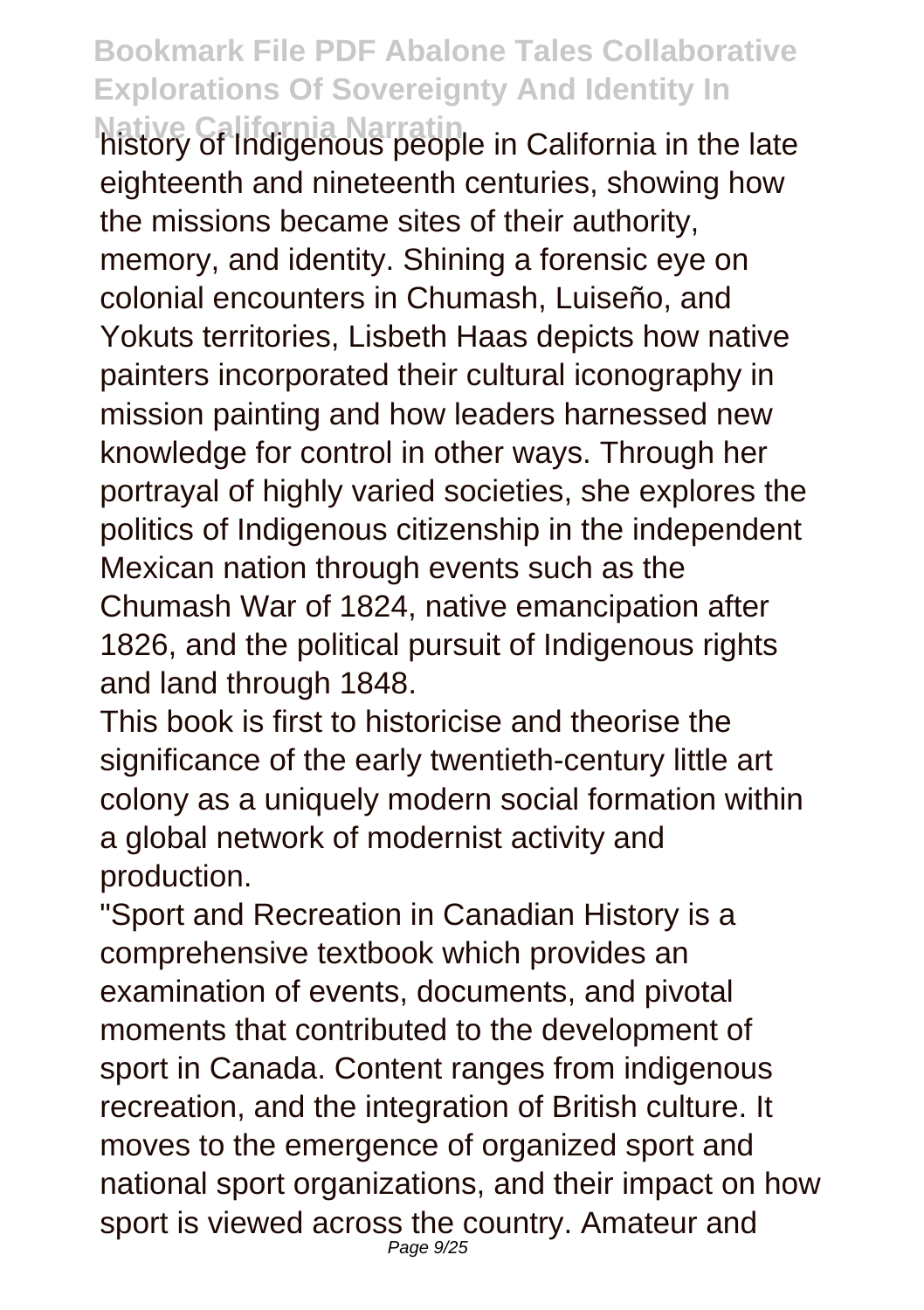**Native California Narratin** professional sport is covered in detail and finally the globalization of Canadian sport and its expansion and position on the international stage"-- Abalone TalesCollaborative Explorations of Sovereignty and Identity in Native CaliforniaDuke University Press

The collection explores new applications of the American Philosophical Society's library materials as scholars seek to partner on collaborative projects, often through the application of digital technologies, that assist ongoing efforts at cultural and linguistic revitalization movements within Native communities. An extraordinary portrait of a fast-changing America—and the Western writers who gave voice to its emerging identity At once an intimate portrait of an unforgettable group of writers and a history of a cultural revolution in America, The Bohemians reveals how a brief moment on the far western frontier changed our culture forever. Beginning with Mark Twain's arrival in San Francisco in 1863, this group biography introduces readers to the other young eccentric writers seeking to create a new American voice at the country's edge—literary golden boy Bret Harte; struggling gay poet Charles Warren Stoddard; and beautiful, haunted Ina Coolbrith, poet and protector of the group. Ben Tarnoff's elegant, atmospheric history reveals how these four pioneering writers helped spread the Bohemian movement throughout the world, transforming Page 10/25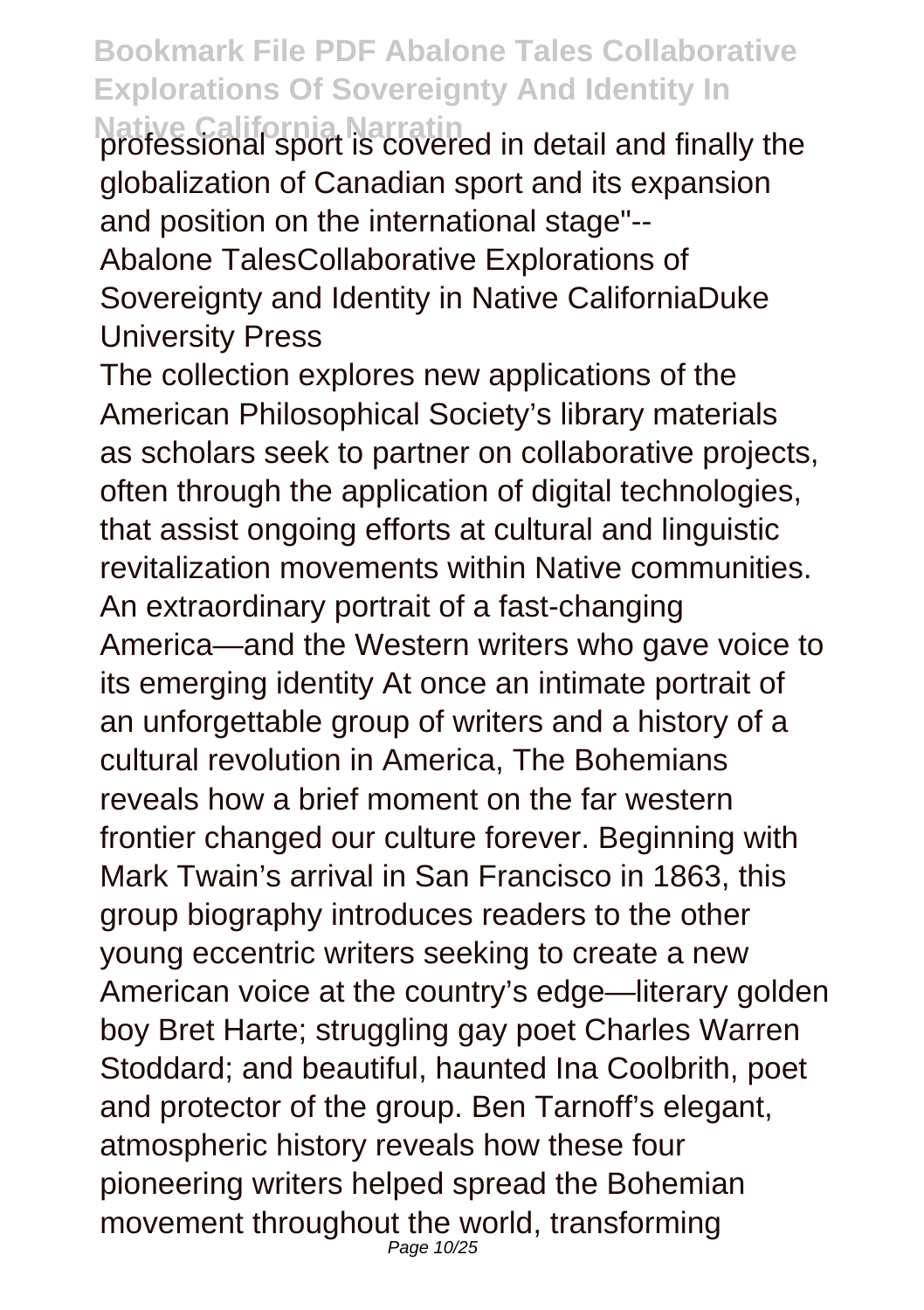**Native California Narratin** American literature along the way. "Tarnoff's book sings with the humor and expansiveness of his subjects' prose, capturing the intoxicating atmosphere of possibility that defined, for a time, America's frontier." -- The New Yorker "Rich hauls of historical research, deeply excavated but lightly borne.... Mr. Tarnoff's ultimate thesis is a strong one, strongly expressed: that together these writers 'helped pry American literature away from its provincial origins in New England and push it into a broader current'." -- Wall Street Journal Engaging Native American Publics considers the increasing influence of Indigenous groups as key audiences, collaborators, and authors with regards to their own linguistic documentation and representation. The chapters critically examine a variety of North American case studies to reflect on the forms and effects of new collaborations between language researchers and Indigenous communities, as well as the types and uses of products that emerge with notions of cultural maintenance and linguistic revitalization in mind. In assessing the nature and degree of change from an early period of "salvage" research to a period of greater Indigenous "self-determination," the volume addresses whether increased empowerment and accountability has truly transformed the terms of engagement and what the implications for the future might be.

This book is an edited collection of essays by fourteen Page 11/25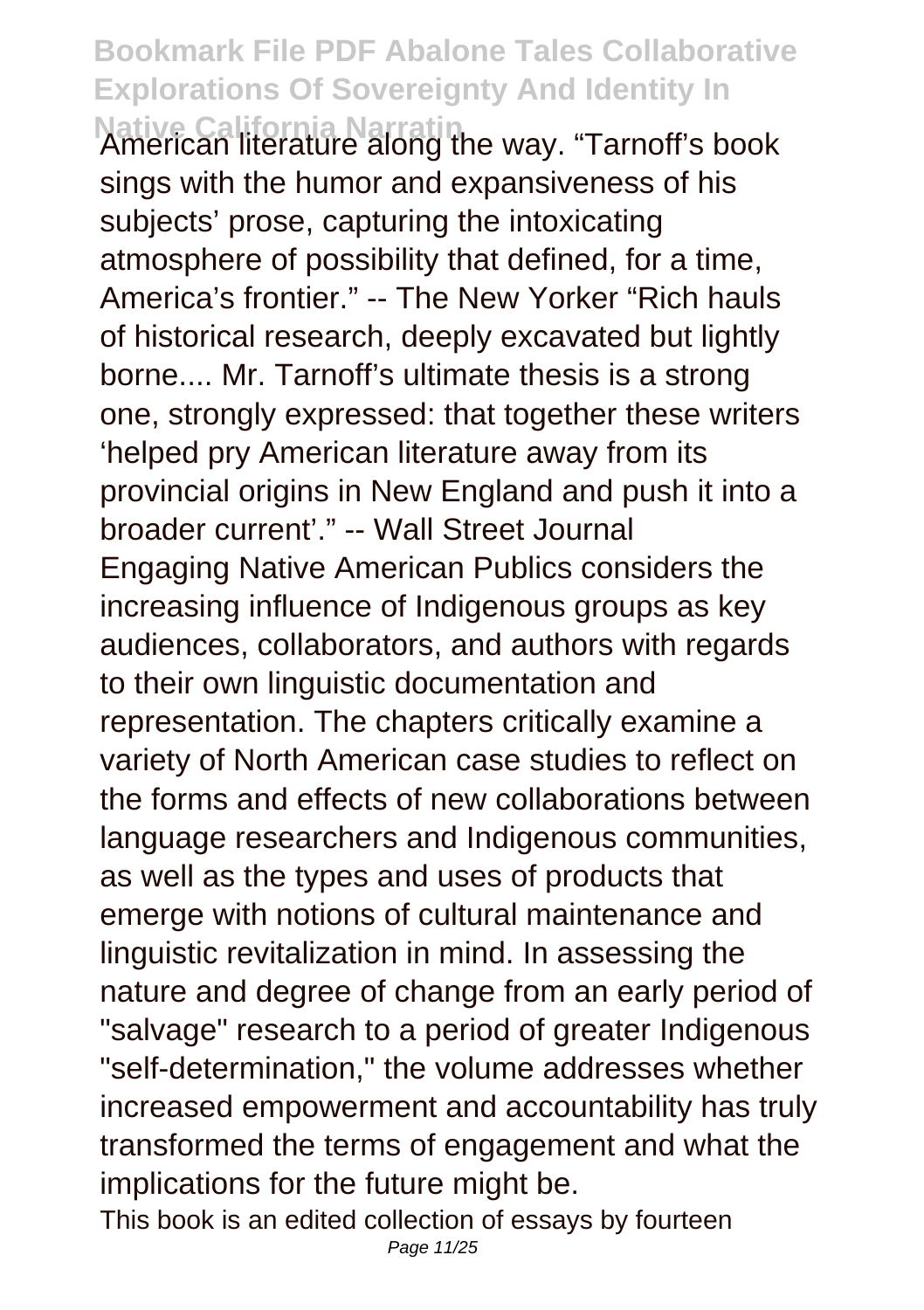**Native California Narratin**<br>multicultural women (including a few Anglo women) who are doing work that crosses the boundaries of ecological and social healing. The women are prominent academics, writers and leaders spanning Native American, Indigenous, Asian, African, Latina, Jewish and Multiracial backgrounds. The contributors express a myriad of ways that the relationship between the ecological and social have brought new understanding to their experiences and work in the world. Moreover by working with these edges of awareness, they are identifying new forms of teaching, leading, healing and positive change. Ecological and Social Healing is rooted in these ideas and speaks to an "edge awareness or consciousness." In essence this speaks to the power of integrating multiple and often conflicting views and the transformations that result. As women working across the boundaries of the ecological and social, we have powerful experiences that are creating new forms of healing. This book is rooted in academic theory as well as personal and professional experience, and highlights emerging models and insights. It will appeal to those working, teaching and learning in the fields of social justice, environmental issues, women's studies, spirituality,

transformative/environmental/sustainability leadership, and interdisciplinary/intersectionality studies.

Conventional narratives describe the United States as a continental country bordered by Canada and Mexico. Yet, since the late twentieth century the United States has claimed more water space than land space, and more water space than perhaps any other country in the world. This watery version of the United States borders some twenty-one countries, particularly in the archipelagoes of the Pacific and the Caribbean. In Borderwaters Brian Russell Roberts dispels continental national mythologies to advance an alternative image of the United States as an archipelagic nation. Drawing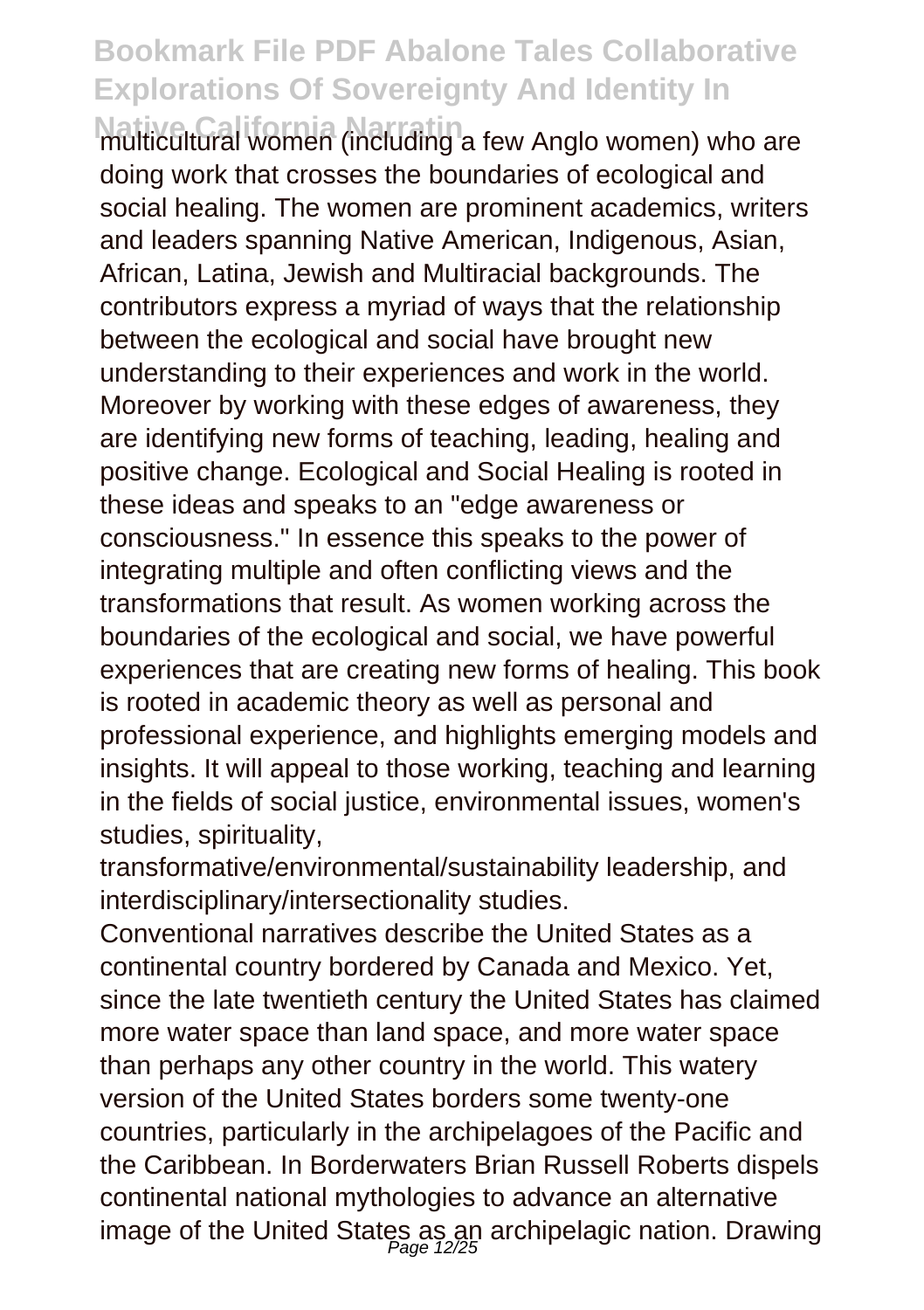on literature, visual art, and other expressive forms that range from novels by Mark Twain and Zora Neale Hurston to Indigenous testimonies against nuclear testing and Miguel Covarrubias's visual representations of Indonesia and the Caribbean, Roberts remaps both the fundamentals of US geography and the foundations of how we discuss US culture.

Anthropology has two main tasks: to understand what it is to be human and to examine how humanity is manifested differently in the diversity of culture. These tasks have gained new impetus from the extraordinary rise of the digital. This book brings together several key anthropologists working with digital culture to demonstrate just how productive an anthropological approach to the digital has already become. Through a range of case studies from Facebook to Second Life to Google Earth, Digital Anthropology explores how human and digital can be defined in relation to one another, from avatars and disability; cultural differences in how we use social networking sites or practise religion; the practical consequences of the digital for politics, museums, design, space and development to new online world and gaming communities. The book also explores the moral universe of the digital, from new anxieties to open-source ideals. Digital Anthropology reveals how only the intense scrutiny of ethnography can overturn assumptions about the impact of digital culture and reveal its profound consequences for everyday life. Combining the clarity of a textbook with an engaging style which conveys a passion for these new frontiers of enquiry, this book is essential reading for students and scholars of anthropology, media studies, communication studies, cultural studies and sociology.

The Chinook Indian Nationwhose ancestors lived along both shores of the lower Columbia River, as well as north and south along the Pacific coast at the rivers mouthcontinue to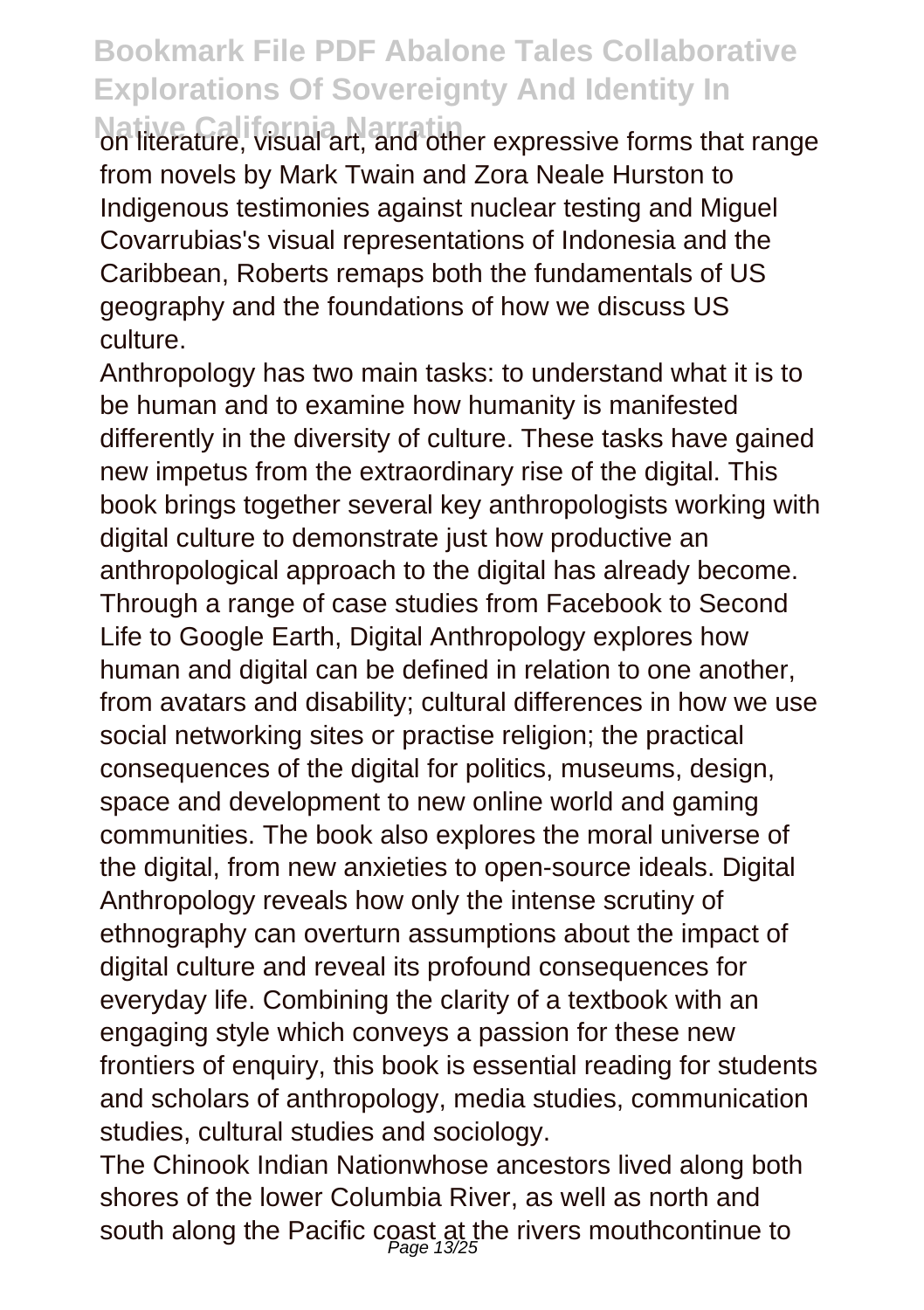**Native California Narratin** reside near traditional lands. Because of its nonrecognized status, the Chinook Indian Nation often faces challenges in its efforts to claim and control cultural heritage and its own history and to assert a right to place on the Columbia River. Chinook Resilience is a collaborative ethnography of how the Chinook Indian Nation, whose land and heritage are under assault, continues to move forward and remain culturally strong and resilient. Jon Daehnke focuses on Chinook participation in archaeological projects and sites of public history as well as the tribes role in the revitalization of canoe culture in the Pacific Northwest. This lived and embodied enactment of heritage, one steeped in reciprocity and protocol rather than documentation and preservation of material objects, offers a tribally relevant, forward-looking, and decolonized approach for the cultural resilience and survival of the Chinook Indian Nation, even in the face of federal nonrecognition.Jon D. Daehnke This book tells the remarkable story of the friendship between Liria Hernández, a Roma woman from Madrid, and Paloma Gay y Blasco, a non-Roma anthropologist. In this unique reciprocal experiment, the former informant returns the gaze to write about the anthropologist, her life and her environment. Through finely crafted and deeply moving text, Hernández and Gay y Blasco suggest new ways of doing and writing anthropology. The dialogue between Hernández and Gay y Blasco provides a courageous account of the entanglements and rewards of anthropological research. Drawing on letters, conversations, and fieldnotes gathered over twenty-five years, each of the authors talks about herself, the other, and the impact of anthropology on their two lives. They examine their intertwined trajectories as Spanish women and reflect on the challenges of devising their own reciprocal genre. Blending ethnography, life story and memoir, they undermine the dichotomy between author and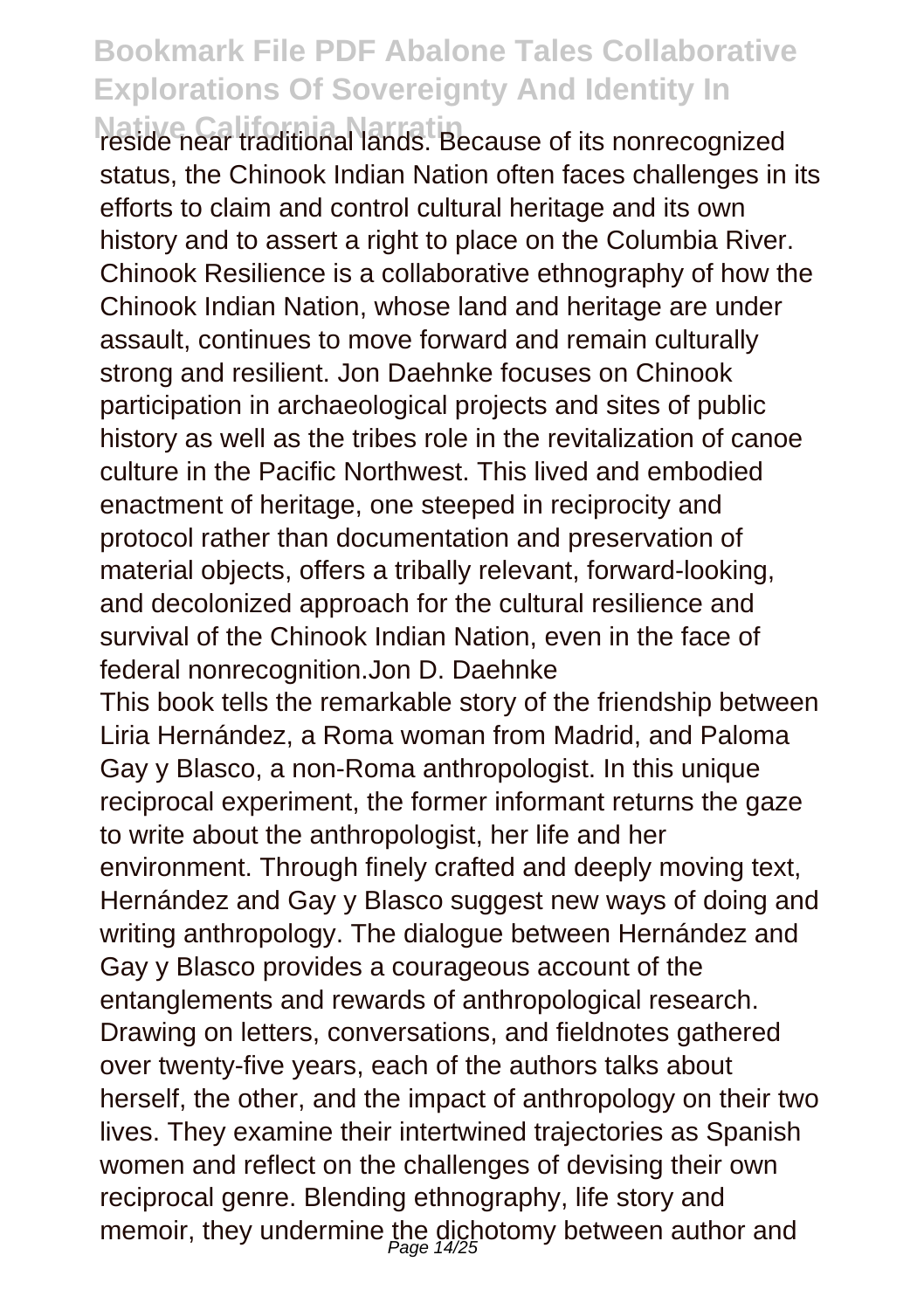**Native California Narratin** subject around which scholarship still revolves. The museum has become a vital strategic space for negotiating ownership of and access to knowledges produced in local settings. Museum as Process presents communityengaged "culture work" of a group of scholars whose collaborative projects consider the social spaces between the museum and community and offer new ways of addressing the challenges of bridging the local and the global. Museum as Process explores a variety of strategies for engaging source communities in the process of translation and the collaborative mediation of cultural knowledges. Scholars from around the world reflect upon their work with specific communities in different parts of the world – Australia, Canada, Ghana, Great Britain, New Zealand, Papua New Guinea, Philippines, South Africa, Taiwan and the United States. Each global case study provides significant insights into what happens to knowledge as it moves back and forth between source communities and global sites, especially the museum. Museum as Process is an important contribution to understanding the relationships between museums and source communities and the flow of cultural knowledge. This challenging and innovative book explores the political aspects of occupational therapy. It looks at how practitioners may develop political awareness in order to aid community development. A Political Practice of Occupational Therapy is about maximizing the potential impact of occupational therapists' engagements and ensuring the profession is working towards the contruction of a civic society. It is supported by twelve chapters of practice examples from the UK, US, Georgia and Australia, as well as a history of the profession as an agency for social change. It asks: How is it possible to introduce the political into a profession that is linked to health and social care? What form could political practice take, and how could the political components of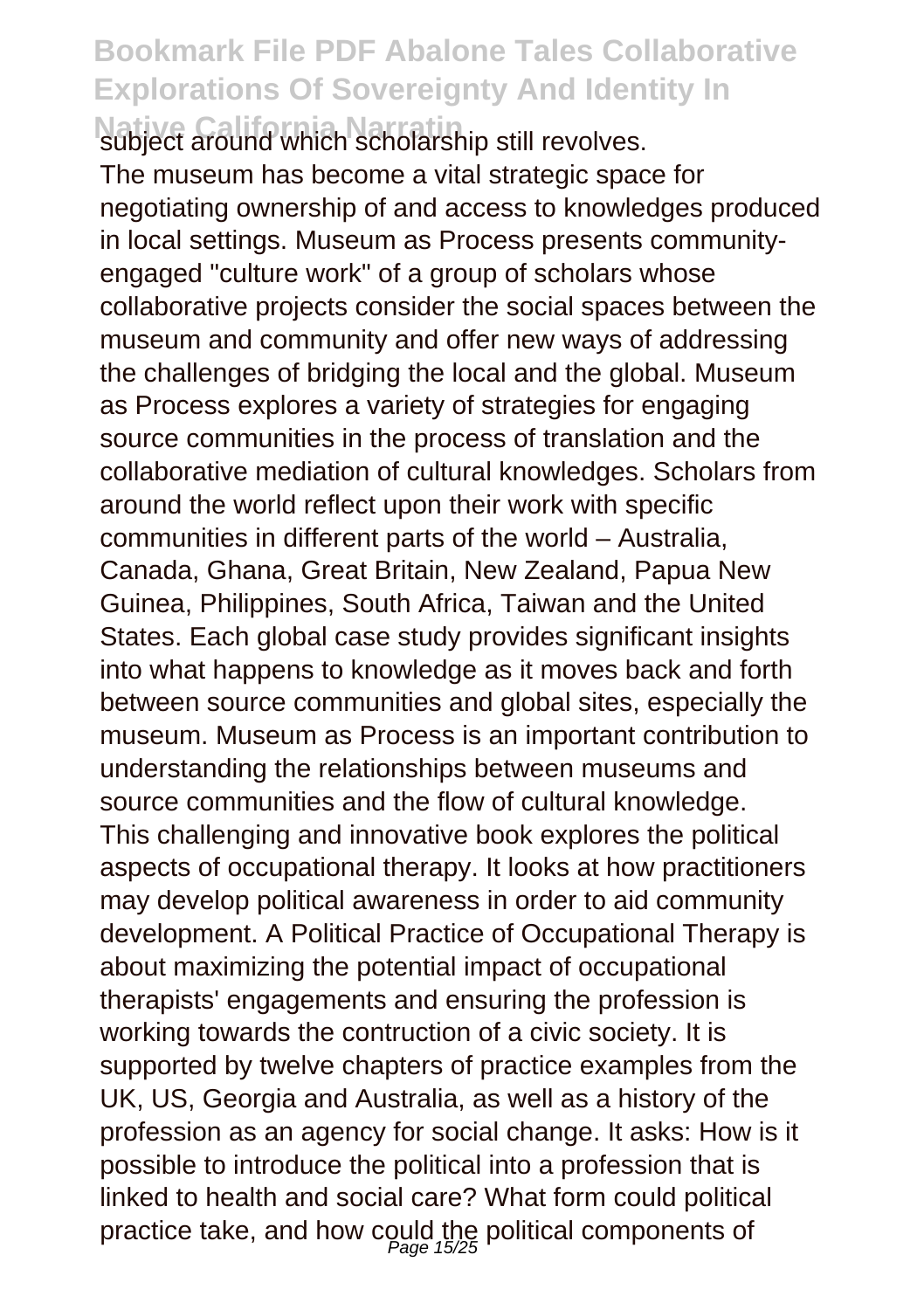**Native California Narratin** practice be analyzed and evaluated? It includes significant theoretical chapters on gender, class and sexuality, challenges to holism, occupational literacy, and a discussion of political competence. This book will be of particular use for students exploring community and emerging role settings, client centred practice, occupational and social justice and the theoretical base of the profession. From an editorial team that is widely recognized for their challenges to traditional thought and practice in occupational therapy, this book will be of value not just to occupational therapists but also those employed in health profession management and development, and community based rehabilitation. Doing Ethnography Today explores the methodologies andtheories behind contemporary, collaborative ethnography andprovides an opportunity to cultivate experience with includedexercises. • Presents ethnography as creative and artful ratherthan analytical or technical • Emphasises the collaborative nature ofethnography • Structured exercises cultivate practical experience • Includes a discussion on indexing and interpretingproject materials • Provides guidance on interview questions and selectingappropriate field equipment

"Before there was such a thing as "California," there were the People and the Land. Manifest Destiny, the Gold Rush, and settler colonial society drew maps, displaced Indigenous People, and reshaped the land, but they did not make California. Rather, the lives and legacies of the people native to the land shaped the creation of California. We Are the Land is the first and most comprehensive text of its kind, centering the long history of California around the lives and legacies of the Indigenous people who shaped it. Beginning with the ethnogenesis of California Indians, We Are the Land recounts the centrality of the Native presence from before European colonization through statehood-paying particularly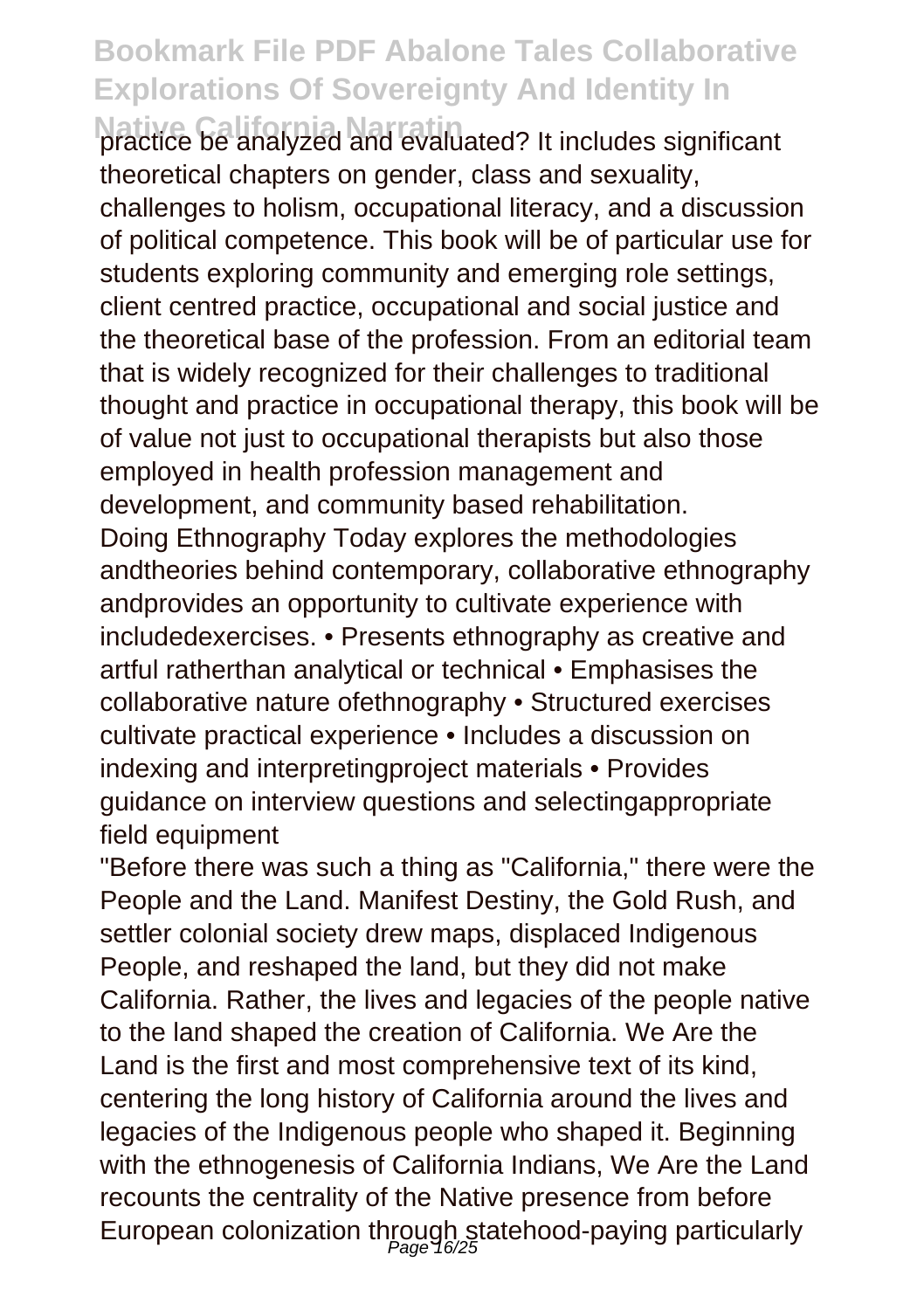**Native California Narratin** close attention to the persistence and activism of California Indians in the late twentieth and early twenty-first centuries. The book deftly contextualizes the first encounters with Europeans, Spanish Missions, Mexican secularization, the devastation of the Gold Rush and statehood, genocide, efforts to reclaim land, and the organization and activism for sovereignty that built today's casino economy. A text designed to fill the glaring need for an accessible overview of California Indian history, We Are the Land will be a core resource in a variety of classroom settings, as well as for casual readers and policy-makers interested in a history that centers the native experience"--

Born in the northern region of the Sierra Nevada mountains, Marie Mason Potts (1895–1978), a Mountain Maidu woman, became one of the most influential California Indian activists of her generation. In this illuminating book, Terri A. Castaneda explores Potts's rich life story, from her formative years in off-reservation boarding schools, through marriage and motherhood, and into national spheres of Native American politics and cultural revitalization. During the early twentieth century, federal Indian policy imposed narrow restrictions on the dreams and aspirations of young Native girls. Castaneda demonstrates how Marie initially accepted these limitations and how, with determined resolve, she broke free of them. As a young student at Greenville Indian Industrial school, Marie navigated conditions that were perilous, even deadly, for many of her peers. Yet she excelled academically, and her adventurous spirit and intellectual ambition led her to transfer to Pennsylvania's Carlisle Indian Industrial School. After graduating in 1915, Marie Potts returned home, married a former schoolmate, and worked as a domestic laborer. Racism and socioeconomic inequality were inescapable, and Castaneda chronicles Potts's growing political consciousness within the urban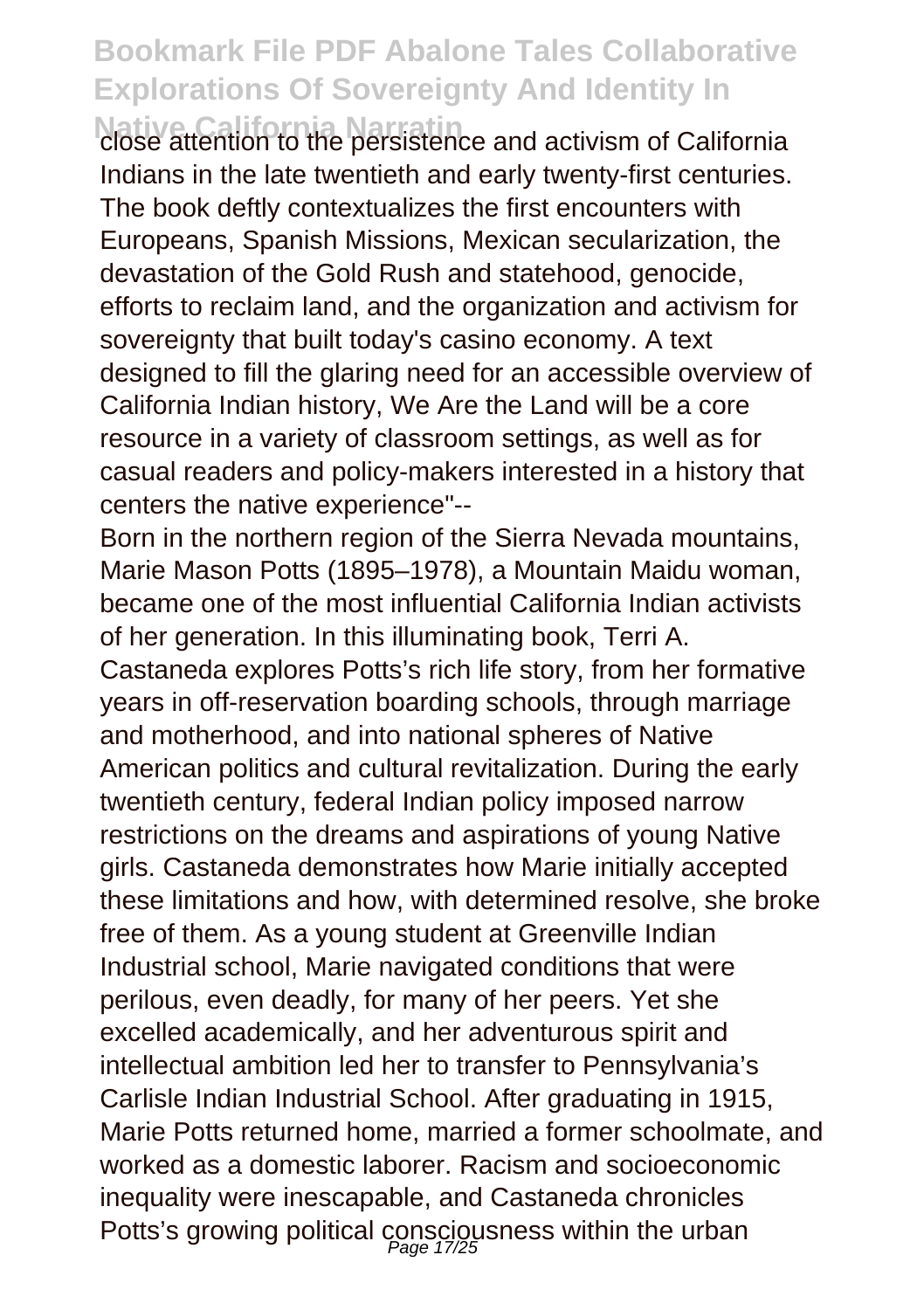**Milieu of Sacramento. Against this backdrop, the author** analyzes Potts's significant work for the Federated Indians of California (FIC) and her thirty-year tenure as editor and publisher of the Smoke Signal newspaper. Potts's voluminous correspondence documents her steadfast conviction that California Indians deserved just compensation for their stolen ancestral lands, a decent standard of living, the right to practice their traditions, and political agency in their own affairs. Drawing extensively from this trove of writings, Castaneda privileges Potts's own voice in the telling of her story and offers a valuable history of California Indians in the twentieth century.

From ancient rock drawings to today's urban living, the Native American Almanac: More than 50,000 Years of the Cultures and Histories of Indigenous Peoples traces the rich heritage of indigenous people. It is a fascinating mix of biography, pre-contact and post-contact history, current events, Tribal Nations' histories, enlightening insights on environmental and land issues, arts, treaties, languages, education, movements, and more. Ten regional chapters, including urban living, cover the narrative history, the communities, land, environment, important figures, and backgrounds of each area's Tribal Nations and peoples. The stories of 345 Tribal Nations, biographies of 400 influential figures in all walks of life, Native American firsts, awards, and statistics are covered. 150 photographs and illustrations bring the text to life. The most complete and affordable singlevolume reference work about Native American culture available today, the Native American Almanac is a unique and valuable resource devoted to illustrating, demystifying, and celebrating the moving, sometimes difficult, and often lost history of the indigenous people of America. Capturing the stories and voices of the American Indian of yesterday and today, it provides a range of information on Native American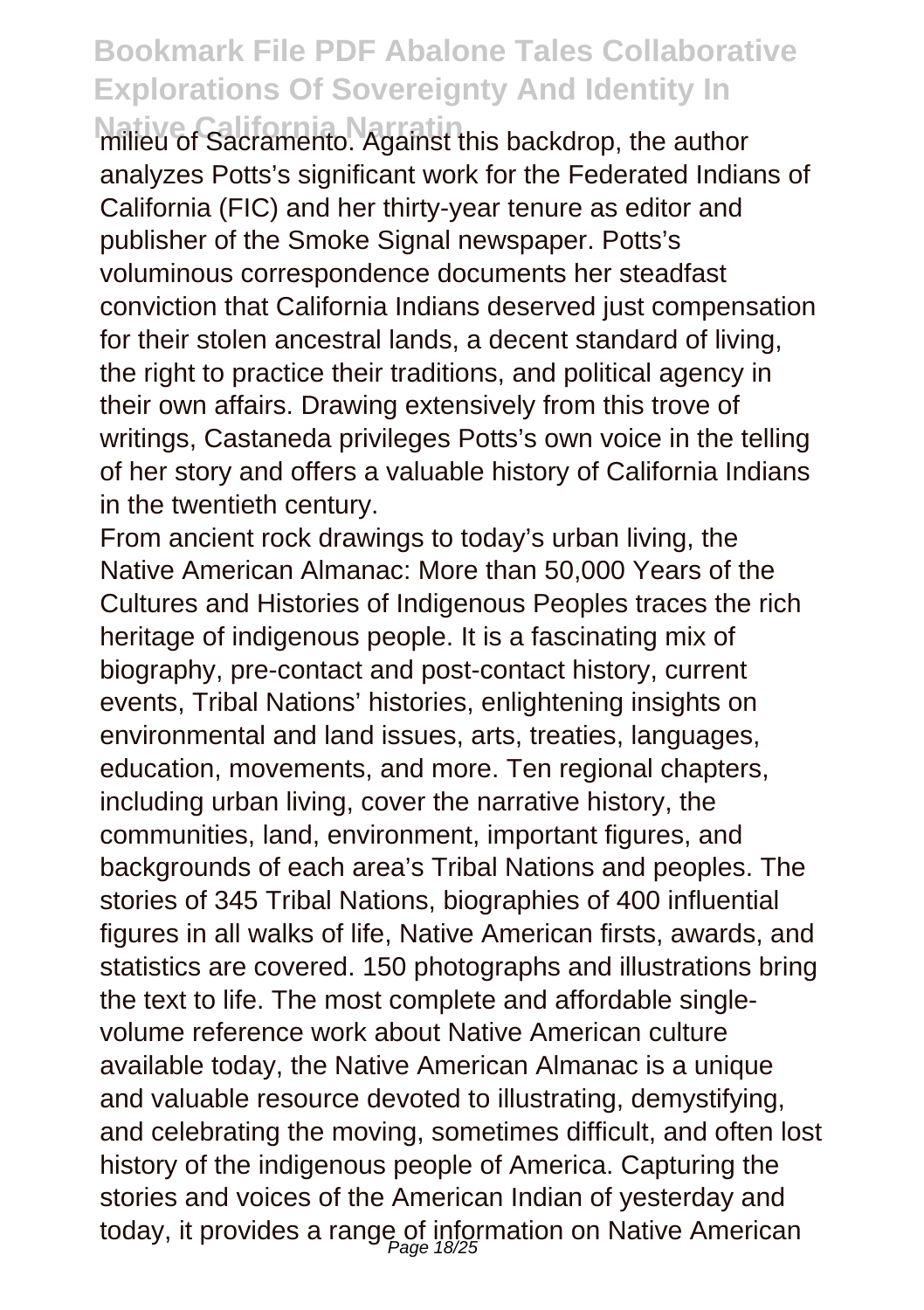#### **Bookmark File PDF Abalone Tales Collaborative Explorations Of Sovereignty And Identity In Native California Narratin** history, society, and culture.

Where the River Ends examines the response of the Cucapá people of Mexico's northwest coast to the state's claim that they are not "indigenous enough" to merit the special fishing rights which would allow them to subsist during environmental crisis.

This innovative Handbook provides an expansive interrogation of the spaces and places of law, exploring how we engage relationally in a material world, within which we are inter-dependent and reliant, and governed by laws in a dynamic process. It advances novel insights into the numerous intersections of space, place and law in our lives. Returns explores homecomings--the ways people recover and renew their roots. Engaging with indigenous histories of survival and transformation, James Clifford opens fundamental questions about where we are going, separately and together, in a globalizing, but not homogenizing, world. It was once widely assumed that tribal societies were destined to disappear. Sooner or later, irresistible economic and political forces would complete the destruction begun by culture contact and colonialism. But aboriginal groups persist, a reality that complicates familiar narratives of modernization. History is a multidirectional process where the word "indigenous," long associated with primitivism and localism, takes on unexpected meanings. In these probing essays, native people in California, Alaska, and Oceania are shown to be agents, not victims, struggling within and against dominant forms of cultural identity and economic power. Their returns to the land, performances of heritage, and diasporic ties are strategies for moving forward, ways to articulate what can paradoxically be called "traditional futures." With inventiveness and pragmatism, often against the odds, indigenous people are forging original pathways in a tangled, open-ended modernity. Third in a series that includes The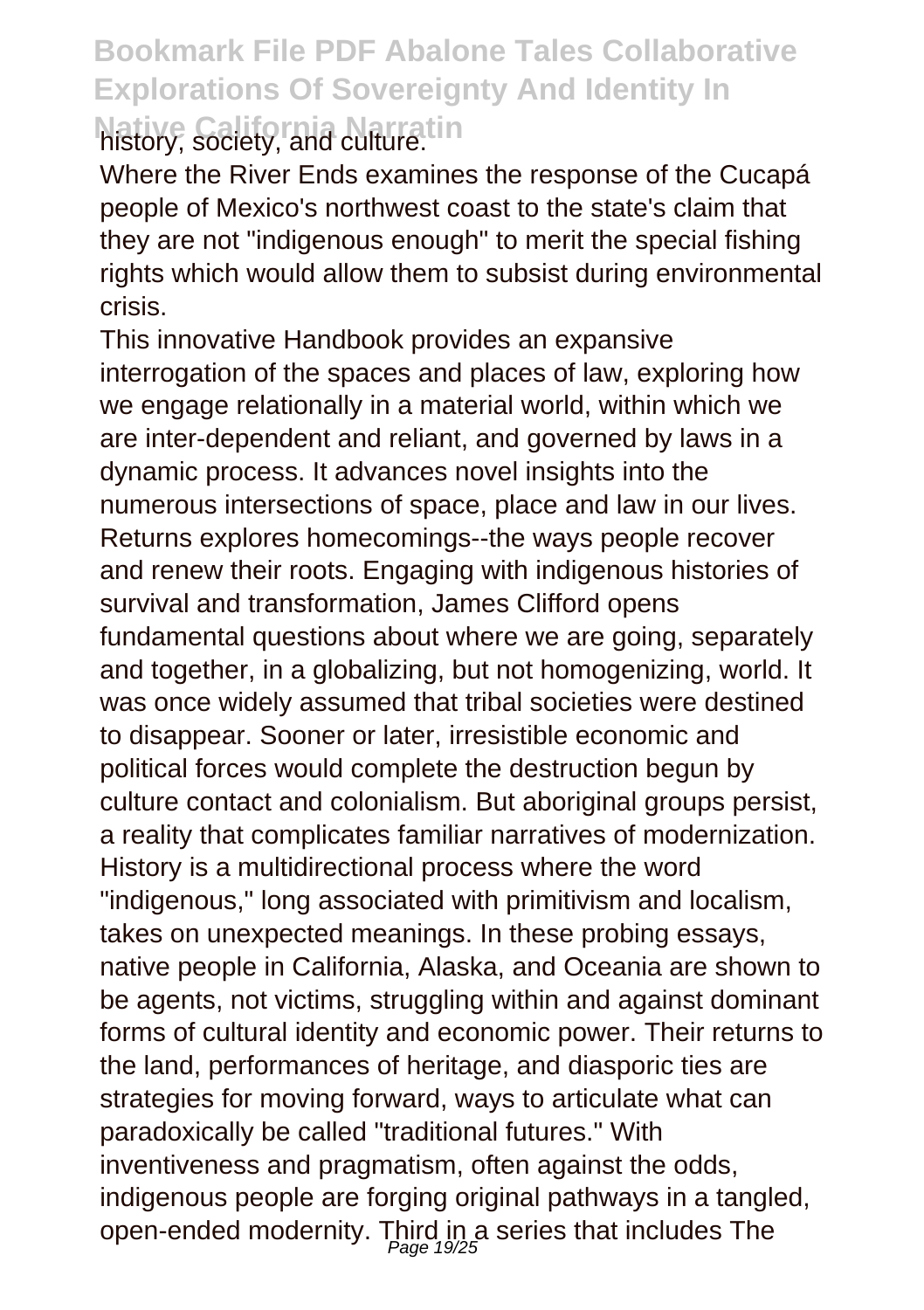Predicament of Culture and Routes, this volume continues Clifford's signature exploration of intercultural representations, travels, and now returns.

San Francisco is a relatively young city with a well-deserved reputation as a food destination, situated near lush farmland and a busy port. San Francisco's famous restaurant scene has been the subject of books but the full complexity of the city's culinary history is revealed here for the first time. This food biography presents the story of how food traveled from farms to markets, from markets to kitchens, and from kitchens to tables, focusing on how people experienced the bounty of the City by the Bay.

Through powerful case studies, Adjusting the Lens addresses the ways that the historical photographic record of Indigenous peoples has been shaped by colonial practices, and explores how this legacy is being confronted by Indigenous art activism and contemporary renegotiations of the past. Contributors to this collection analyze the photographic practices and heritage of communities from North America, Europe, and Australia, revealing how Indigenous people are using old photographs in new ways to empower themselves, revitalize community identity, and decolonize the colonial record. In this ethnography of Navajo (Diné) popular music culture, Kristina M. Jacobsen examines questions of Indigenous identity and performance by focusing on the surprising and vibrant Navajo country music scene. Through multiple firstperson accounts, Jacobsen illuminates country music's connections to the Indigenous politics of language and belonging, examining through the lens of music both the politics of difference and many internal distinctions Diné make among themselves and their fellow Navajo citizens. As the second largest tribe in the United States, the Navajo have often been portrayed as a singular and monolithic entity. Using her experience as a singer, lap steel player, and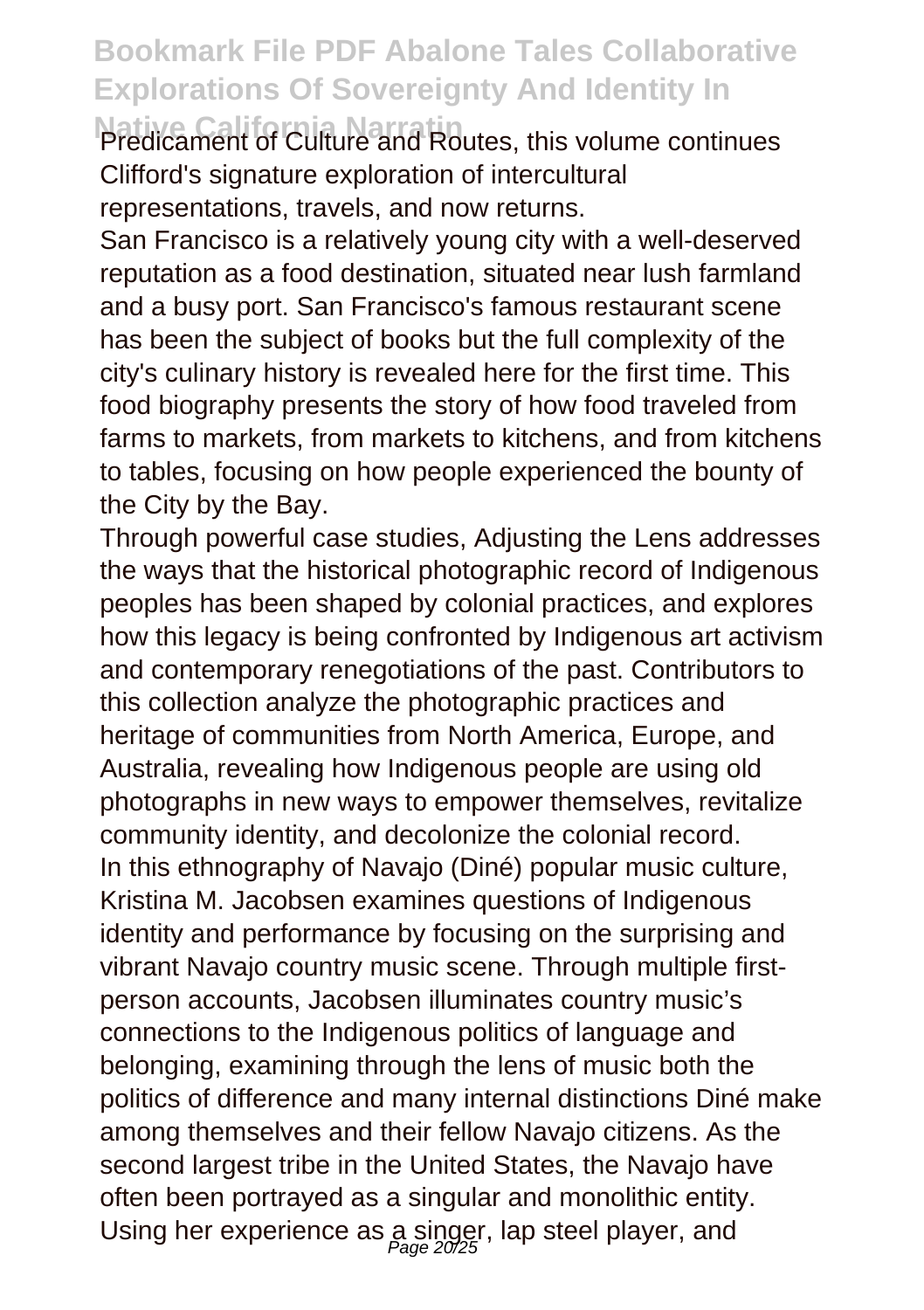**Native California Narratin** Navajo language learner, Jacobsen challenges this notion, showing the ways Navajos distinguish themselves from one another through musical taste, linguistic abilities, geographic location, physical appearance, degree of Navajo or Indian blood, and class affiliations. By linking cultural anthropology to ethnomusicology, linguistic anthropology, and critical Indigenous studies, Jacobsen shows how Navajo poetics and politics offer important insights into the politics of Indigeneity in Native North America, highlighting the complex ways that identities are negotiated in multiple, often contradictory, spheres.

In 2008, 140 years after it had annexed Ainu lands, the Japanese government shocked observers by finally recognizing Ainu as an Indigenous people. In this moment of unparalleled political change, it was Uzawa Kanako, a young Ainu activist, who signalled the necessity of moving beyond the historical legacy of "Ainu studies." Mired in a colonial mindset of abject academic practices, Ainu Studies was an umbrella term for an approach that claimed scientific authority vis-à-vis Ainu, who became its research objects. As a result of this legacy, a latent sense of suspicion still hangs over the purposes and intentions of non-Ainu researchers. This major new volume seeks to re-address the role of academic scholarship in Ainu social, cultural, and political affairs. Placing Ainu firmly into current debates over Indigeneity, Beyond Ainu Studies provides a broad yet critical overview of the history and current status of Ainu research. With chapters from scholars as well as Ainu activists and artists, it addresses a range of topics including history, ethnography, linguistics, tourism, legal mobilization, hunter-gatherer studies, the Ainu diaspora, gender, and clothwork. In its ambition to reframe the question of Ainu research in light of political reforms that are transforming Ainu society today, this book will be of interest to scholars and students in Indigenous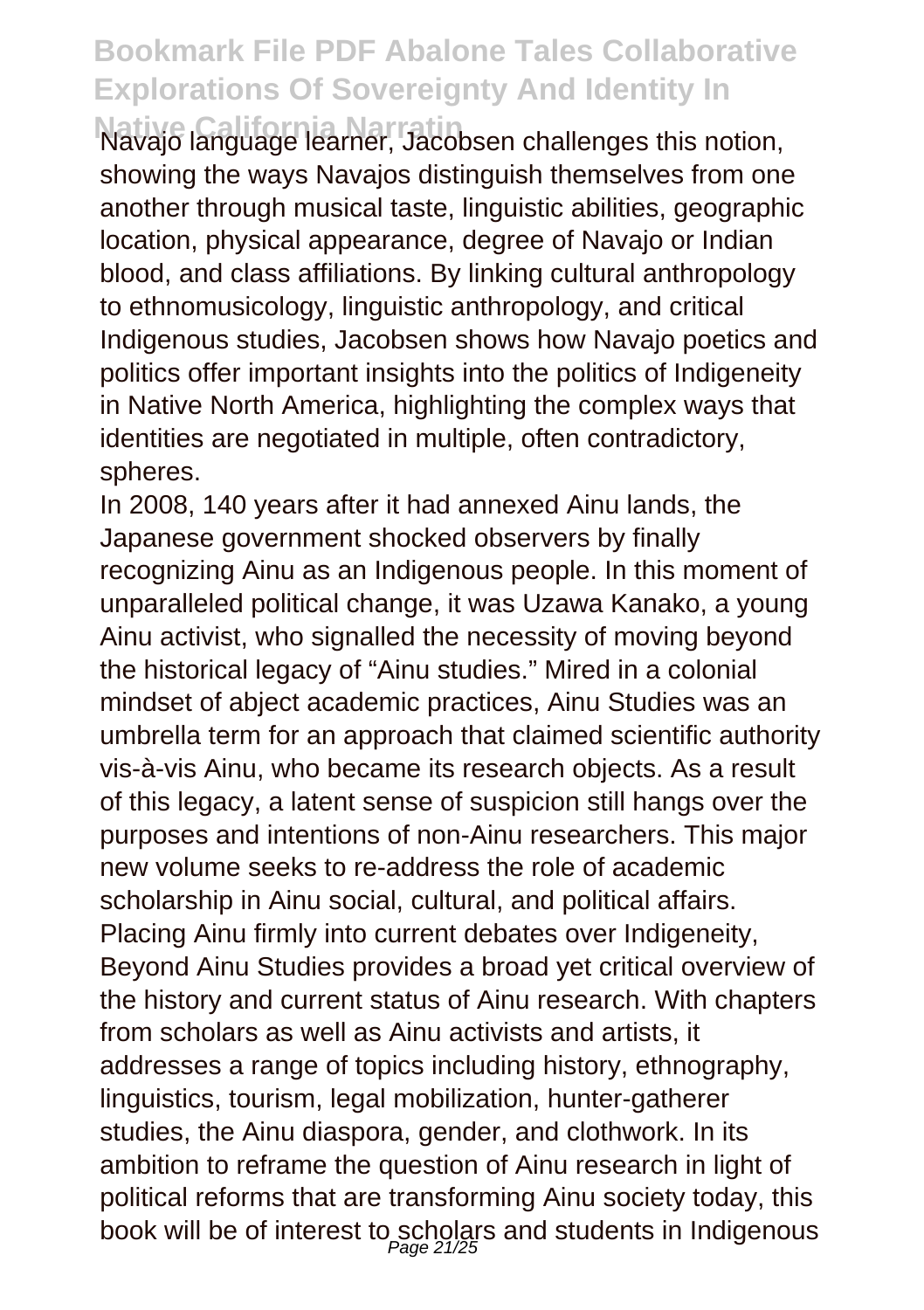studies as well as in anthropology and Asian studies. Contributors: Misa Adele Honde, David L. Howell, Mark J. Hudson, Deriha K?ji, ann-elise lewallen, Tessa Morris-Suzuki, Hans Dieter Ölschleger, Kirsten Refsing, Georgina Stevens, Sunazawa Kayo, Tsuda Nobuko, Uzawa Kanako, Mark K. Watson, Y?ki K?ii.

This book presents a comparative study of the land settlements and sovereign arrangements between the US government and the three major aggregated groups of indigenous peoples—American Indians, Native Alaskans, and Native Hawaiians—whose land rights claims have resulted in very different outcomes. It shows that the outcomes of their sovereign claims were different, though their bases were similar. While the US government insists that it is committed to the governmentto-government relationship it has with the tribes, federal authority severely limits the ability of tribal governments to participate as an equal partner.

Chavistas are the local leaders and activists in Venezuela's Bolivarian Revolution, working to establish democracy through government-sponsored social missions, community self-governance, and popular collectives. We Are the State! tells the story of their grassroots activism. In perspectives gleaned from participant observation with barrio residents in workplaces, communal kitchens, city-wide forums, and grassroots meetings and assemblies, as well as family and recreational events, anthropologist Cristobal Valencia vividly recounts tensions between activists, local officials, and the wealthy opposition. The author offers an anthropological analysis of the state, social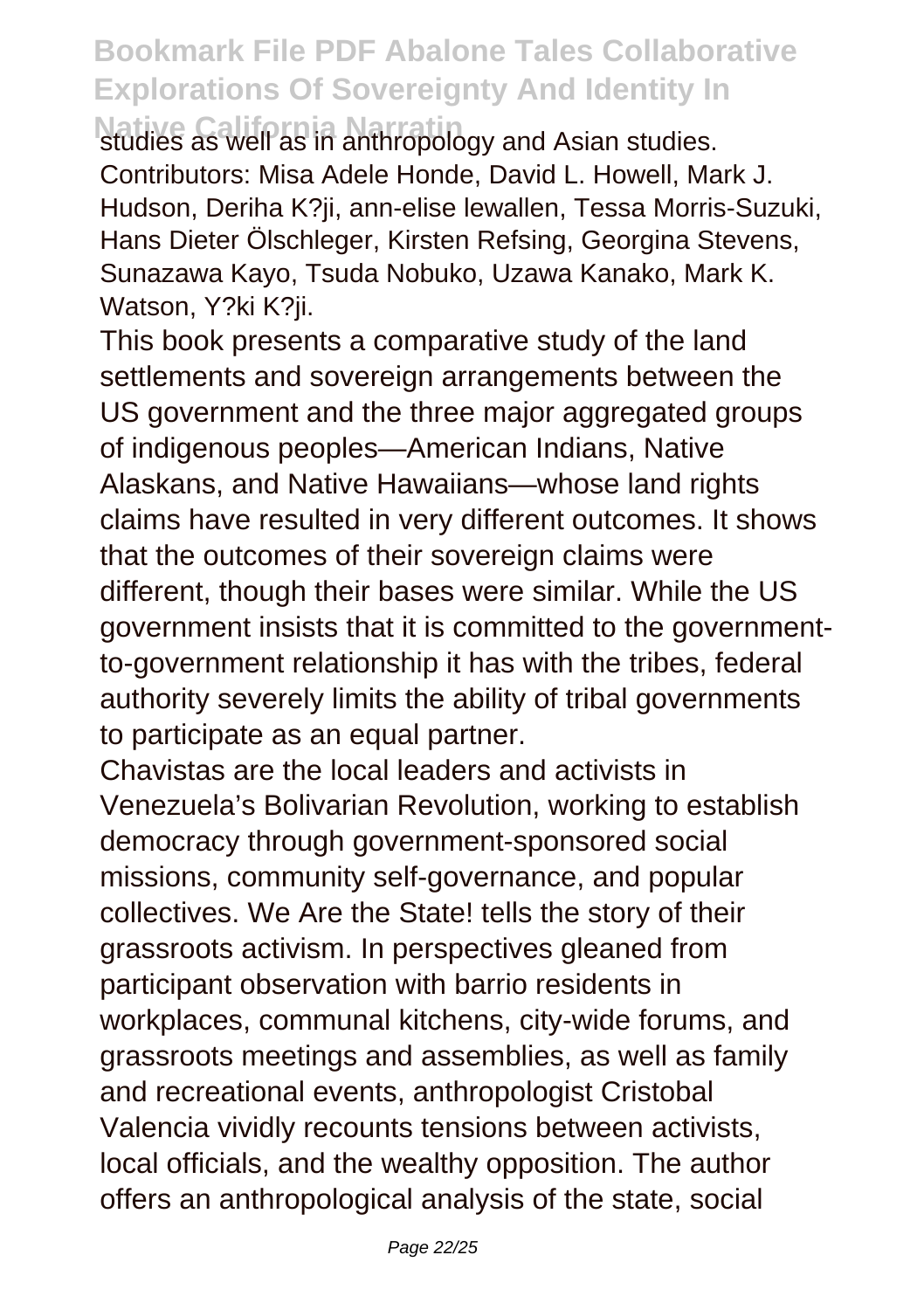**Native California Narratin** movements, and democracy as lived experiences of the poor, gendered, and racialized residents of two parishes in Caracas, Venezuela, and Afro-Venezuelan communities nearby. Ethnographic research reveals the shift in relationships of power and the evolving political practices among the Chavistas, the Chávez government, and the opposition. Examining the subjective experiences of barrio residents in everyday processes of state formation, this book provides a new perspective on the Chavistas, arguing that they are a broad-based social movement and driving force behind a revolution struggling to transfer state power to organized civil society. Through his intense engagement with the constantly changing social, political, and economic dynamics, Valencia dramatically challenges top-down understandings of the state and power in Venezuela. He shows the unequal relationships between sectors of civil society, and he shows state formation as a process enmeshed in the struggles for social justice, demonstrating that the state is a sociopolitical entity that acts through civil society, rather than above it. This three-volume encyclopedia on the history of American food and beverages covers topics ranging from early American Indian foods to mandatory nutrition

information at fast food restaurants.

Panama's Darién is a name many conservationists know. Renowned for its lowland tropical forests, its fame is more pronounced because a road that should be there is not: environmentalists have repeatedly, and remarkably, blocked all attempts to connect the Americas via the Pan American Highway. That lacuna,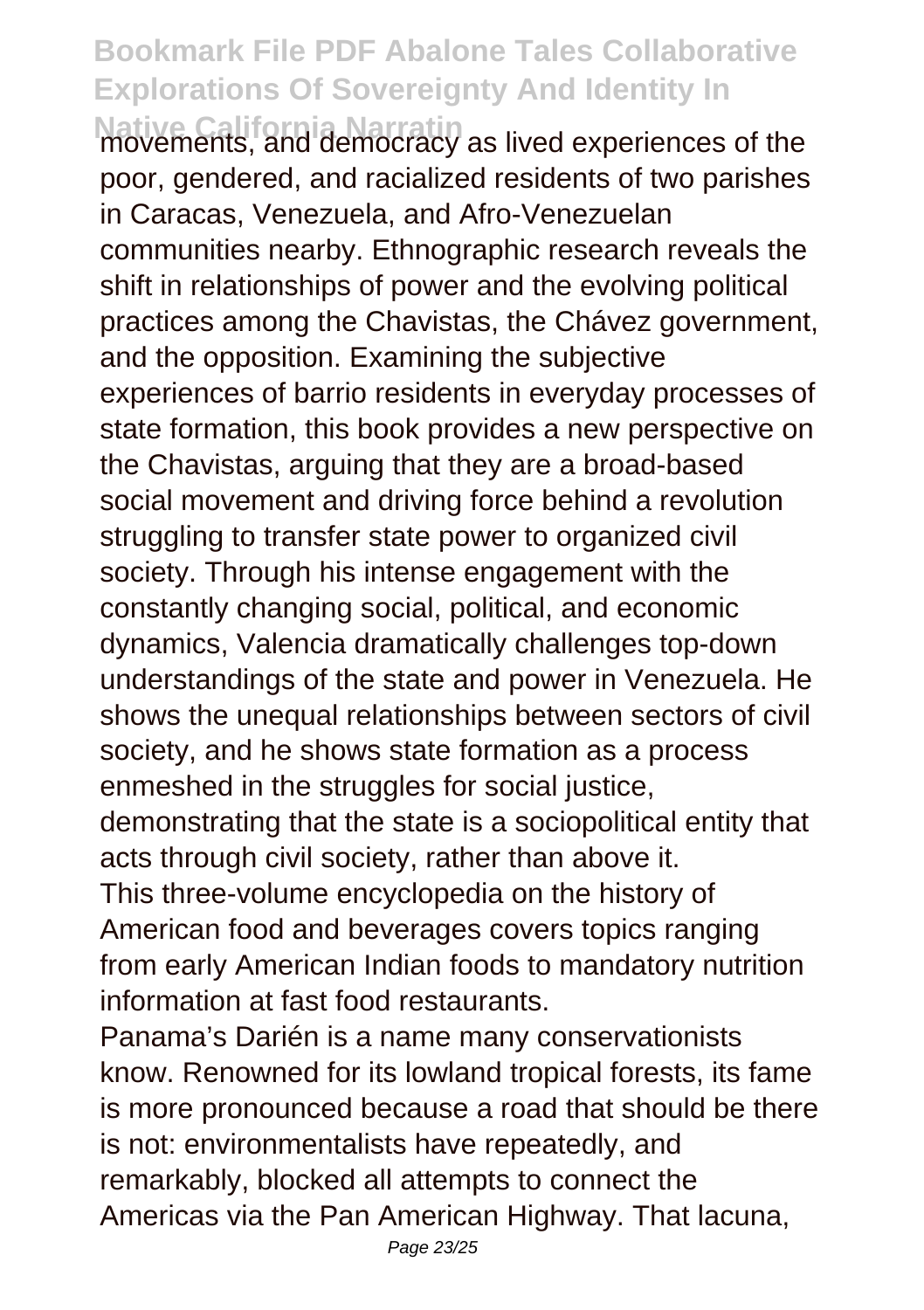**Native California Narratin** that absence of a road, also serves to occlude history in the region as its old-growth forests give the erroneous impression of a peopleless nature. In Crafting Wounaan Landscapes, Julie Velásquez Runk upends longstanding assumptions about the people that call Darién home, and she demonstrates the agency of the Wounaan people to make their living and preserve and transform their way of life in the face of continuous and tremendous change. Velásquez Runk focuses on Wounaan crafting—how their ability to subtly effect change has granted them resilience in a dynamic and globalized era. She theorizes that unpredictable landscapes, political decisions, and cultural beliefs are responsible for environmental conservation problems, and she unpacks environmental governance efforts that illustrate what happens when conservation is confronted with people in a purportedly peopleless place. The everyday dangers of environmental governance without local crafting include logging, land grabbing, and loss of carbon in a new era of carbon governance in the face of climate change. Crafting Wounaan Landscapes provides recognition of local ways of knowing and being in the world that may be key to the future of conservation practice.

Jordan begins with the heirloom tomato, inquiring into its botanical origins in South America and its culinary beginnings in Aztec cooking to show how the homely and homegrown tomato has since grown to be an object of wealth and taste, as well as a popular symbol of the farm-to-table and heritage foods movements. She shows how a shift in the 1940s away from open pollination